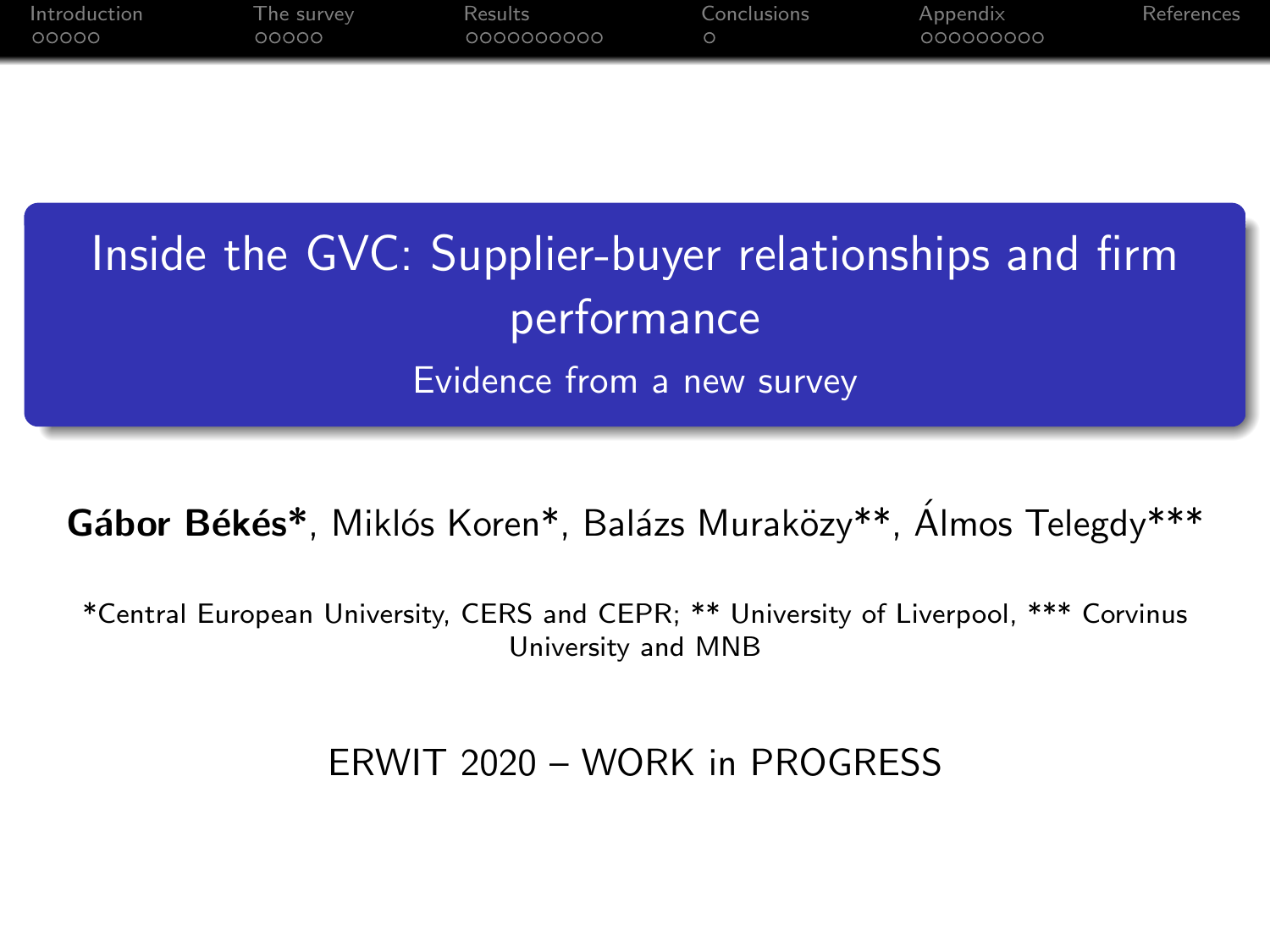<span id="page-1-0"></span>

| Introduction<br>$\bullet$ 0000 | The survey<br>00000 | Results<br>0000000000 | Conclusions | Appendix<br>000000000 | References |
|--------------------------------|---------------------|-----------------------|-------------|-----------------------|------------|
| Look inside GVC                |                     |                       |             |                       |            |

**1** Global value chains (supply chains) are important ...

- Being part of GVCs as integration into international production chains is considered evidence of competitiveness.
- But also fear of globalization and asymmetric relationships.
- <sup>2</sup> We know relatively little about the governance modes of relationships within GVCs
	- Vertical integration
	- Market-like transactions
	- Cooperative *relational* transactions between these two extremes
- <sup>3</sup> Policies often aim at helping SMEs become part of GVCs (promotion agency, clusters, fairs).
	- If relational and market-like transactions differ in terms of knowledge transfer and other outcomes, policy needs to look beyond making matches.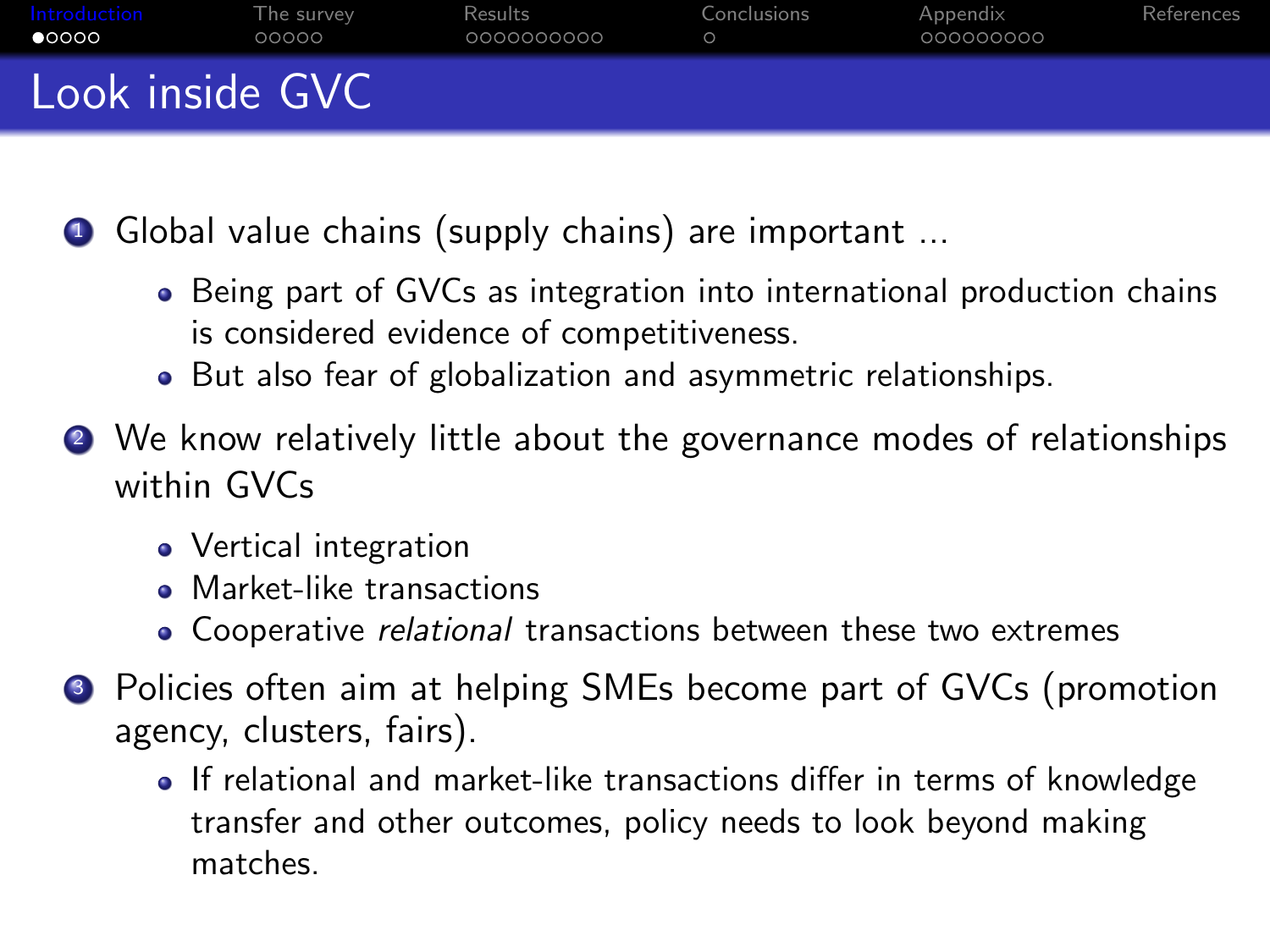

- A key focus in the literature was comparing vertical integration and outsourcing (Antràs 2003, [Lafontaine & Slade 2007,](#page-32-0) [Gibbons 2005,](#page-31-2) [Alfaro et al. 2019,](#page-31-3) [Atalay et al. 2014\)](#page-31-4).
- **However, as [Schmitt & Van Biesebroeck \(2020\)](#page-32-1) writes: "... a choice** to buy rather than make, is not the end of the story. Sourcing relationships are not one-size fits all and are often tailored to the specific situation."
- **•** Building on GVC and transaction costs literature [\(Schmitt &](#page-32-1) [Van Biesebroeck \(2020\)](#page-32-1), [Gereffi et al. \(2005\)](#page-31-5)) we distinguish 3 key governance mechanisms:
	- Market
	- Relational (different types based on "power" within the relationship)
	- Hierarchical (vertical integration)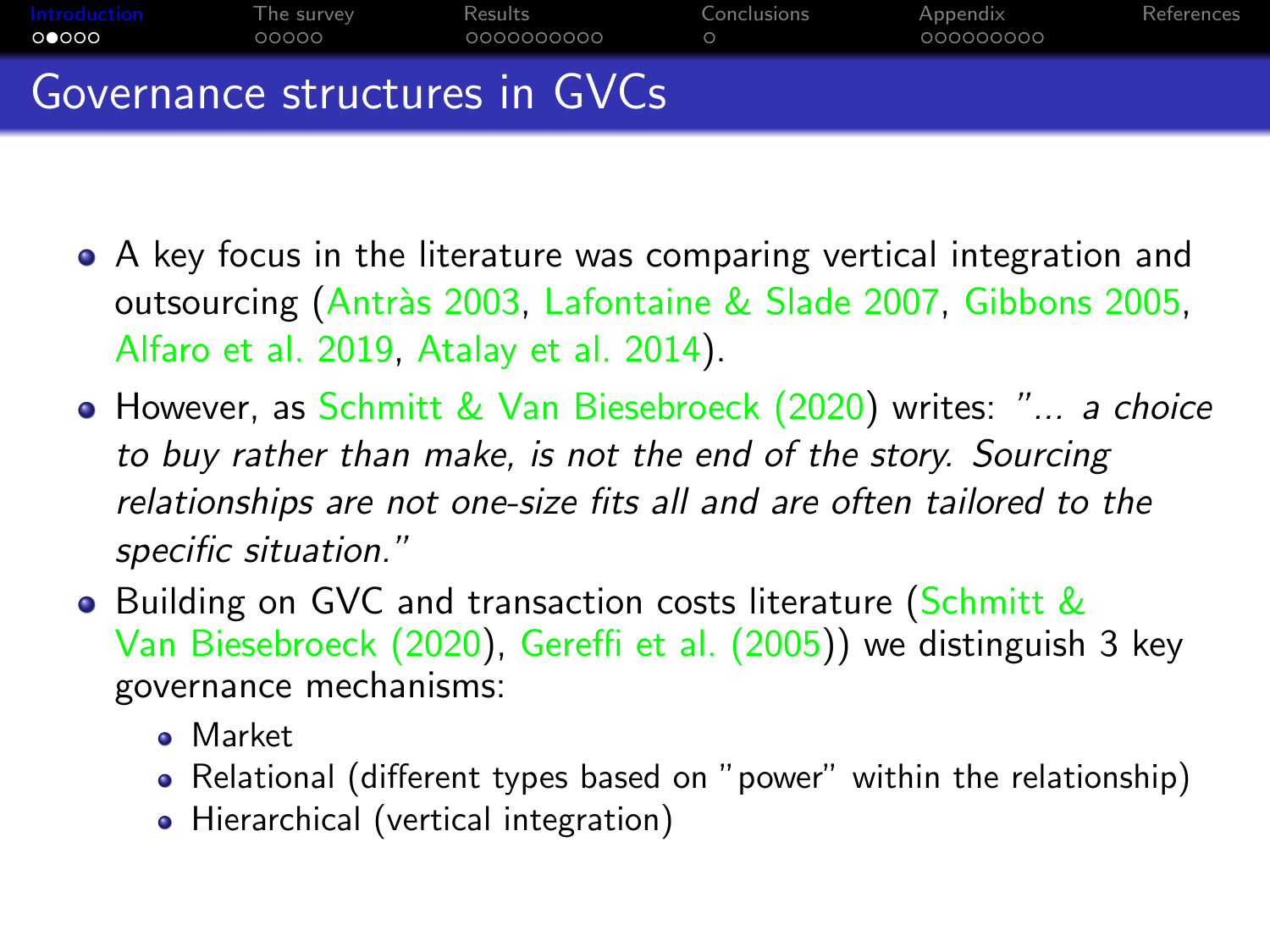| Introduction<br>00000 | The survev<br>00000 | Results<br>0000000000                              | Conclusions | Appendix<br>000000000 | References |
|-----------------------|---------------------|----------------------------------------------------|-------------|-----------------------|------------|
|                       |                     | Determinants of the choice of governance structure |             |                       |            |

According to [Schmitt & Van Biesebroeck \(2020\)](#page-32-1) the main forces are:

|              | Complexity     | Codifiability | Capability  |
|--------------|----------------|---------------|-------------|
|              | of transaction |               | of supplier |
| Market-based | Low            | High          | High        |
| Relational   | High           | Low           | High        |
| Hierarchical | High           | <b>OW</b>     | <b>OW</b>   |

## • Additional factors

- Dominant marginal returns from a specific investment, technological complexity [\(Acemoglu et al. 2010,](#page-31-6) [Nunn & Trefler 2013\)](#page-32-2)
- Knowledge flows, elasticity of demand, productivity  $(A_{\text{talay et al. 2014}})$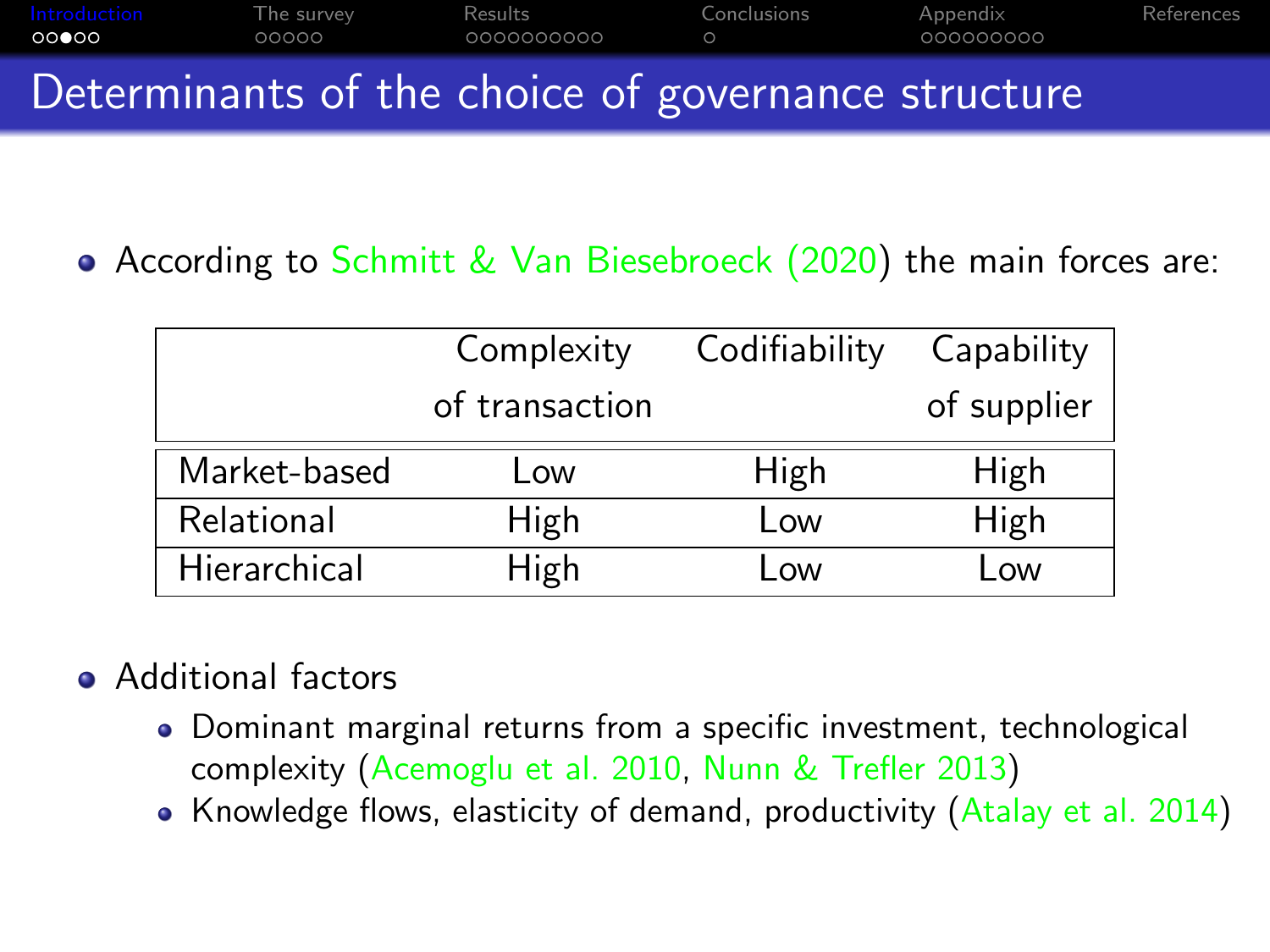| Introduction<br>00000 | The survey<br>00000 | Results<br>0000000000 | Conclusions | Appendix<br>000000000 | References |
|-----------------------|---------------------|-----------------------|-------------|-----------------------|------------|
| What we do: Overview  |                     |                       |             |                       |            |

- Use a unique survey to distinguish market, relational and vertical relationships
	- 1543 manufacturing firms (small and large) in Hungary, Romania and Slovakia
	- Linked to financial/ownership data from Orbis
	- Ask about their partner portfolio and the main features of their relationship with their largest (key) buyers and suppliers
- Based on this information on **actual cooperation**, we classify each of the respondent's supplier relationships into market, relational and within business group (vertically integrated).
- Research questions:
	- **1** How prevalent are these three key relationship types?
	- 2 What factors are associated with having a relational or vertically integrated relationship?
	- <sup>3</sup> Is the type of relationship related to firm performance?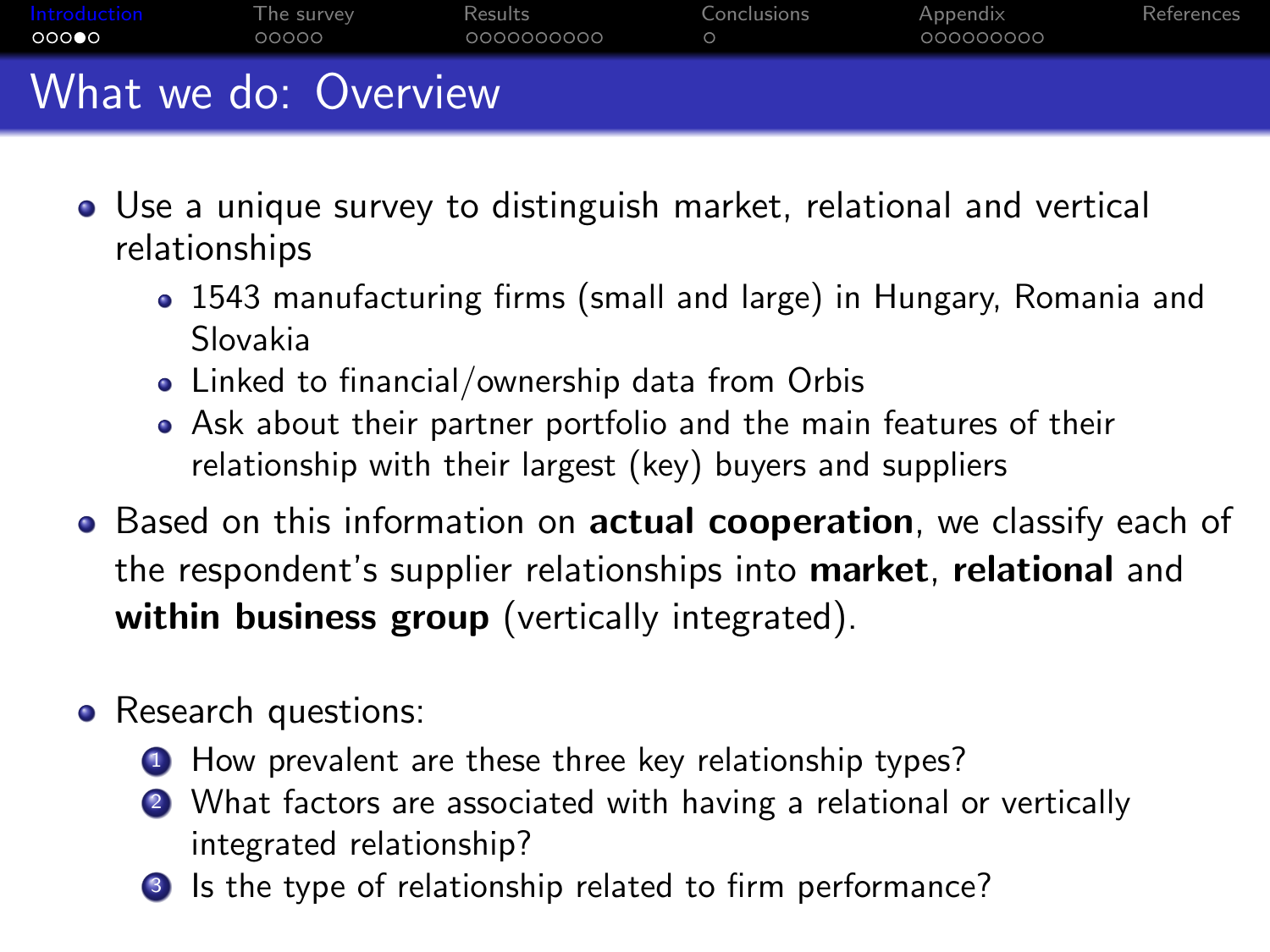

## **1** Prevalence

- About 75% of the transaction value in a GVC is not market-based
- For firms who are part of any business group, Within business group sales amount to 30-40% of all sales.
- 2 Choice of relationship type hinges on industry, supplier and buyer characteristics
- **3** Relationship type and performance
	- Firms with more relational than market-based connection are more productive and grow faster.
	- The TFP premium of relational connection is comparable to the export premium.
	- The quality of buyers and the relationship are more important than location.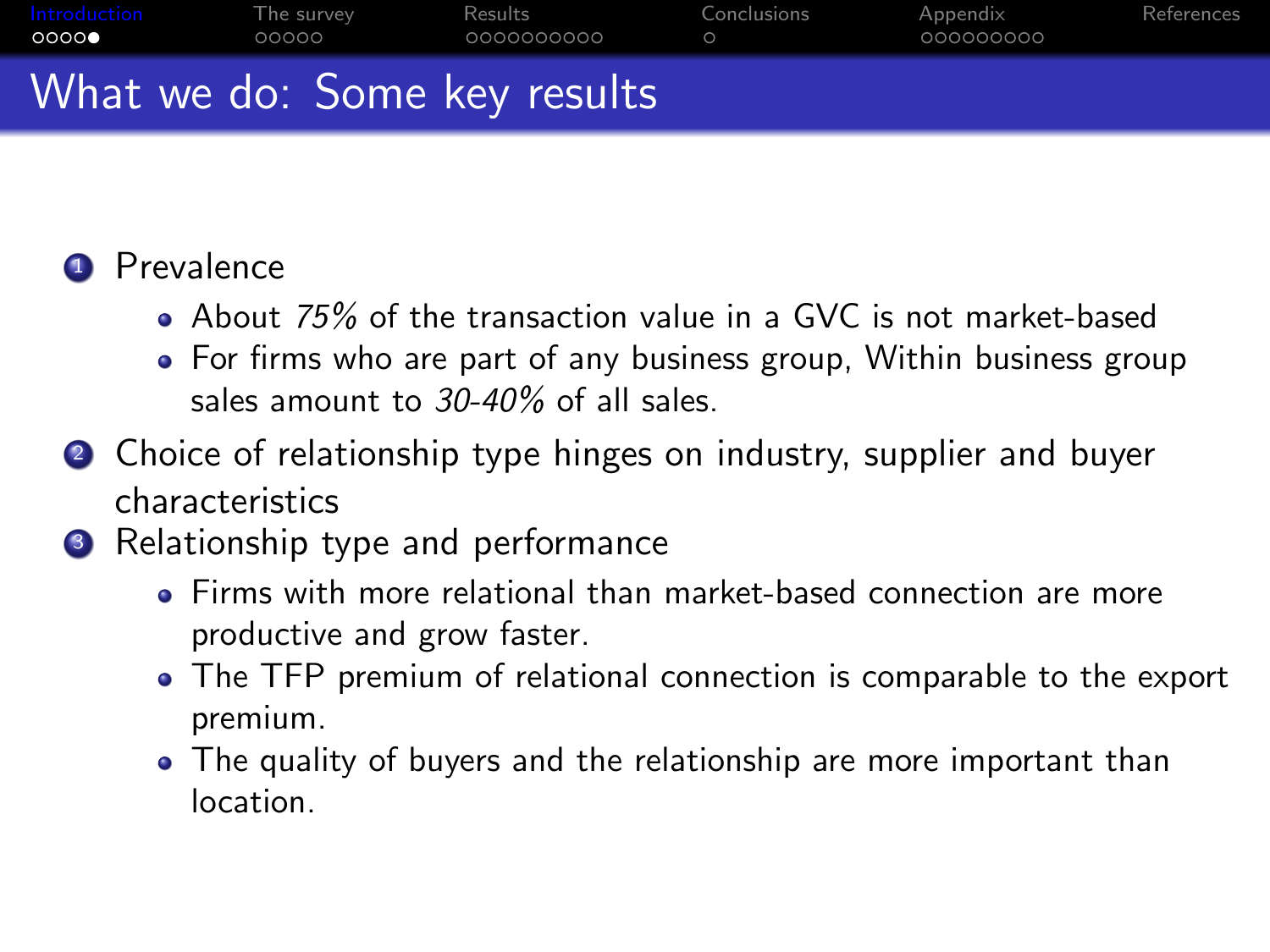<span id="page-6-0"></span>

- Aim is to learn about the type of relationships between customers and suppliers
- Carried out a survey on over 1543 Hungarian, Romanian and Slovakian firms [More info](#page-22-1)
- Manufacturing firms with at least 10 employees in 2015, in key industries (e.g., auto, electronics, chemicals, machinery)
- Joint project: Central European University, Hungarian Academy of Sciences, Gfk Hungaria
	- Started in 2015, carried out in 2016-2017, matched with Orbis in 2020.
	- High data protection: anonymization, secure storage, only scientific use, available for participants only.

More about the survey can be found with an [OVERVIEW HERE.](https://tinyurl.com/y2zkw6wq) Also, you may get the [SURVEY HERE.](https://tinyurl.com/y2kabgb2)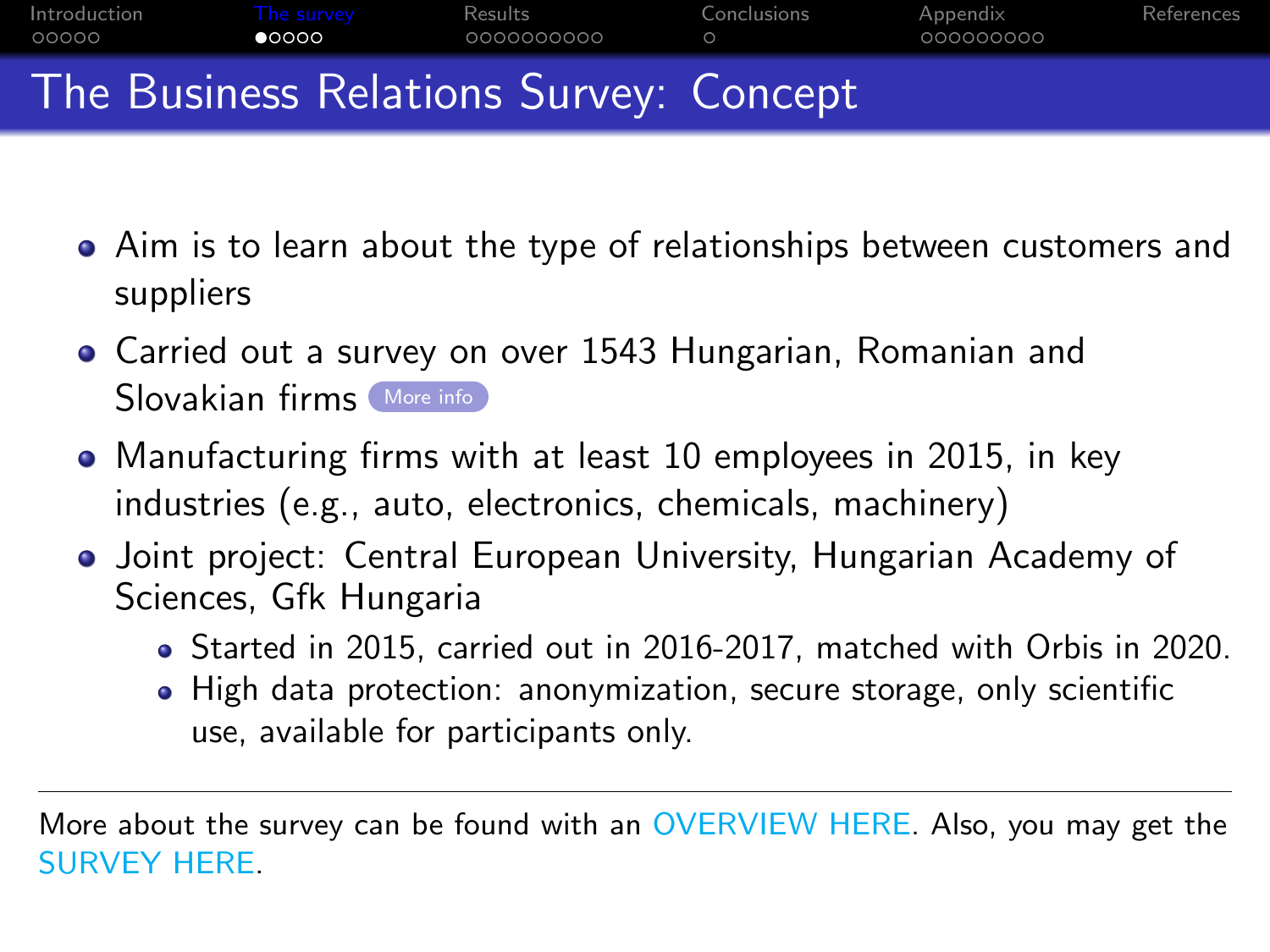

## • Respondent level variables

- Location, main activity, number of customers, suppliers, share of new buyers, suppliers, type of typical buyer (industrial, wholesale)
- Number of employees and key financial variables
- Relationship-specific variables
	- Respondents were asked additional questions about their 3 most important (key) customers and suppliers  $+$  anyone with 10% share of sales
	- Here the level of observation is the respondent-partner dyad
	- Variables: identity of partner, length of relationship, share in sales, information about co-operation
	- Respondents and their buyers 3611 supplier-buyer relationships: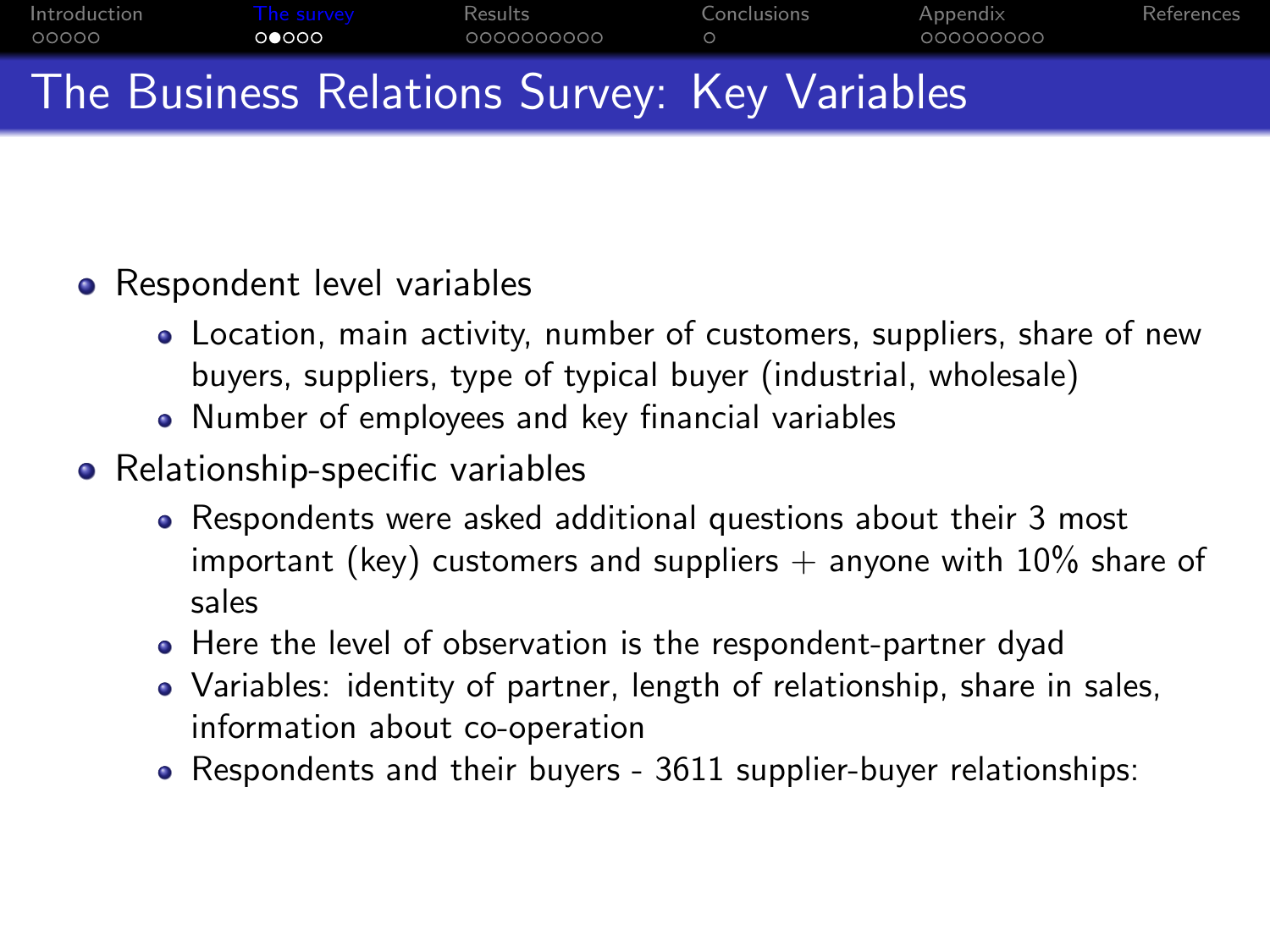| Introduction<br>OOOOO     | The survev<br>ററ⊜ററ | Results<br>_0000000000 | Conclusions | Appendix<br>- 000000000 | References |
|---------------------------|---------------------|------------------------|-------------|-------------------------|------------|
| Linking to financial data |                     |                        |             |                         |            |

- Respondents reported the name, country, size category and broad industry of their key partners. We had Orbis ID.
- We matched key partners to Orbis, based on this information both with text matching algorithms and manually.
- For sales and other level variables, the year 2015 is used.
- $\bullet$  TFP is created using country- industry level coefficients for K and L estimates from full Orbis based on COMPNET.
- Sales growth is future average annual growth ( winsorized) for 2015-2018.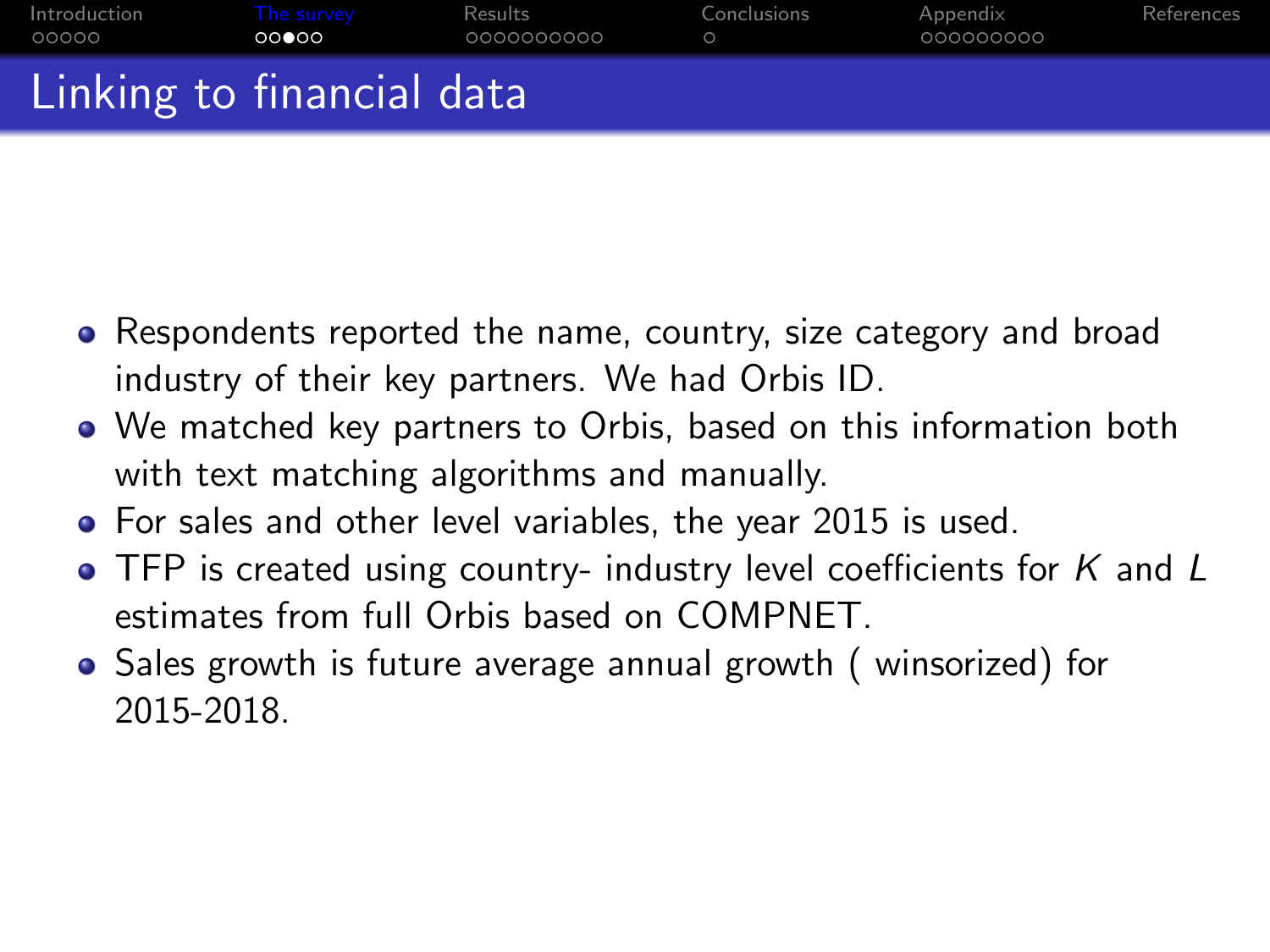| Introduction<br>OOOOO | The survev<br>റററൈ | Results<br>.0000000000               | Conclusions | Appendix<br>000000000 | References |
|-----------------------|--------------------|--------------------------------------|-------------|-----------------------|------------|
|                       |                    | Defining the relational transactions |             |                       |            |

We define relational transaction based on actual cooperation between the firms that yielded a buyer specific or buyer needed product.

- **1** Partner specific product: Considering the main product sold to the buyer, it IS impossible/hard to sell to someone else this product  $(41\%)$ .
- **2 Innovation to modify recently** : The company had to modify its product or the production process recently (in the past two years) to satisfy the needs of this buyer  $(23\%)$ .
- **3** Innovation to modify at start: The company had to modify its product or the production process at the start of the relationship to satisfy the needs of this buyer (32%).

The specific questions and definitions come from the Community Innovation Survey and the EFIGE survey.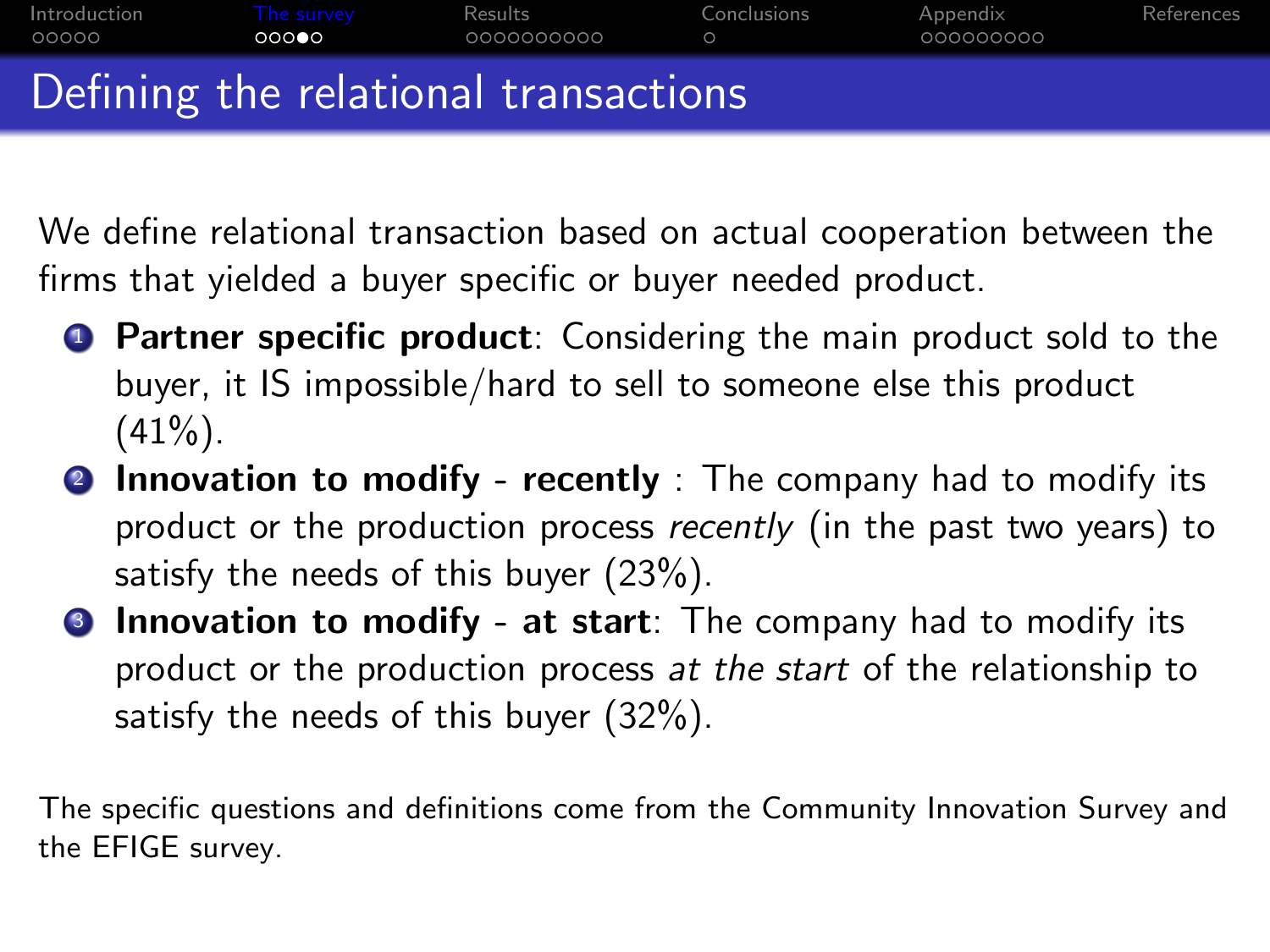

- We define three seller (supplier) buyer relationship categories:
- Vertical integration: the seller and buyer are in the same business group (survey+ORBIS GUO information).
- Relational: the seller and buyer are not in the same business group, and:
	- $\bullet$  the main product sold to the buyer can **not** be easily sold to someone else (it is buyer specific)
	- the seller has carried out innovation to modify products or processes for the buyer, either at the start of the relationship or recently.
- Market-based: the seller and the buyer are not in the same business group, and:
	- the main product sold to the buyer could be easily sold to someone else
	- the seller has not carried out innovation to modify products or processes for the buyer.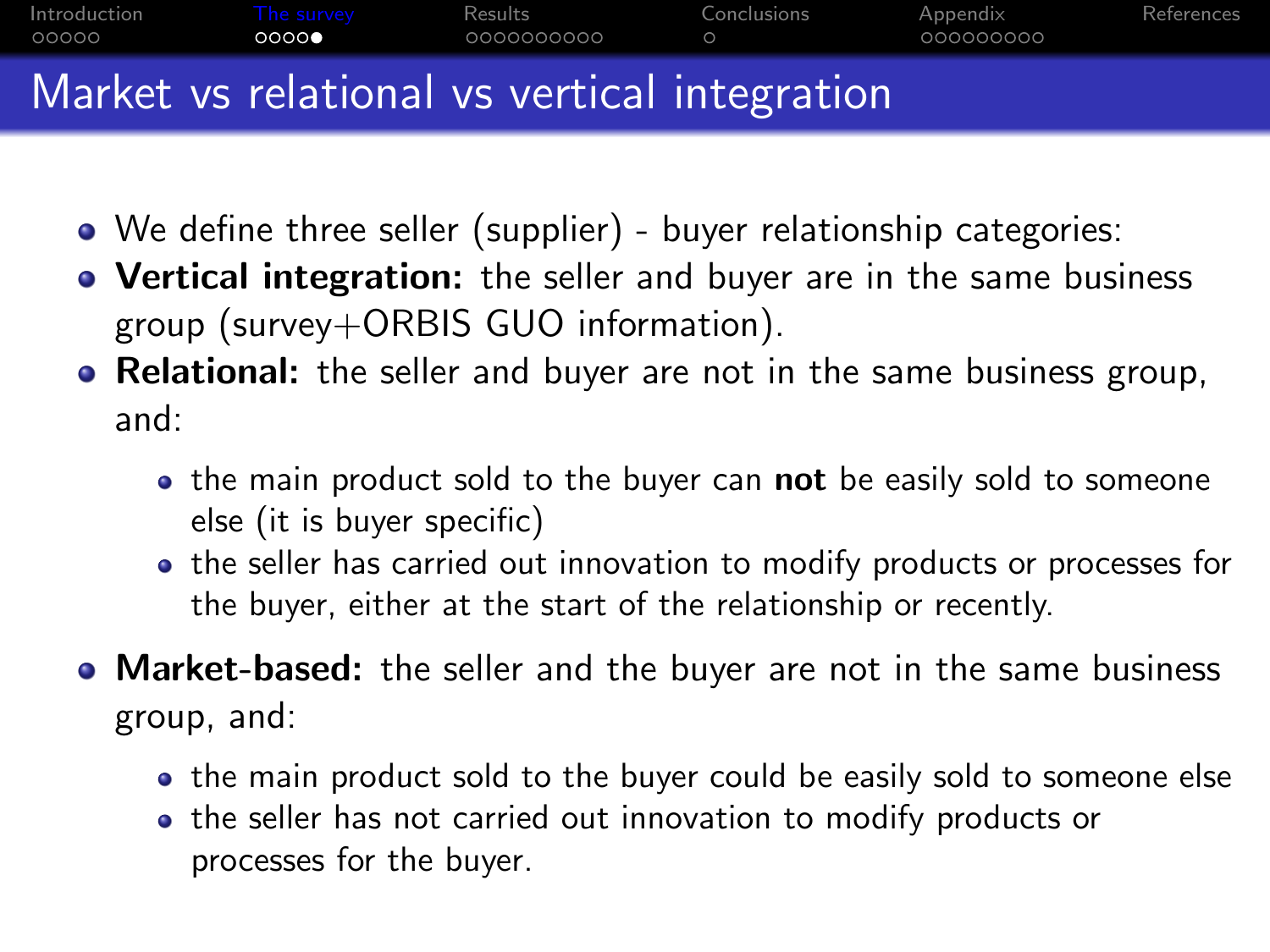<span id="page-11-0"></span>

Considering all reported relationships for 1543 firms, about 3611 supplier-buyer relationships:

| Relationship type    | Count share $(\%)$ Value share $(\%)$ |     |
|----------------------|---------------------------------------|-----|
| Market-based         | 35%                                   | 25% |
| Relational           | 51%                                   | 32% |
| Vertical Integration | 14%                                   | 43% |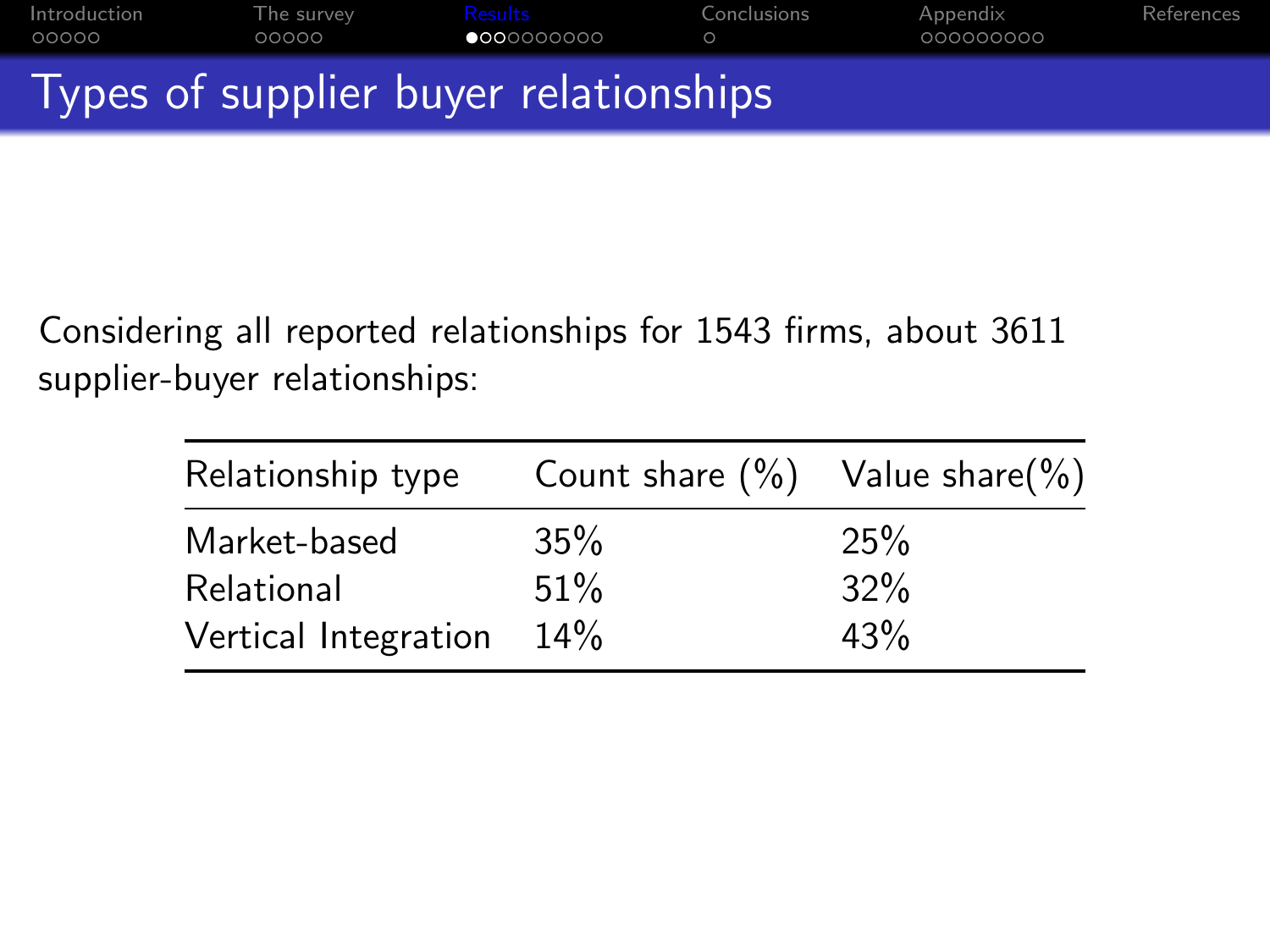|                       |                     | In GVCs relational and vertical transactions dominate |             |                       |            |
|-----------------------|---------------------|-------------------------------------------------------|-------------|-----------------------|------------|
| Introduction<br>00000 | The survev<br>00000 | Results<br>0000000000                                 | Conclusions | Appendix<br>000000000 | References |

| Count share $(\%)$ Value share $(\%)$ |
|---------------------------------------|
|                                       |
|                                       |
|                                       |
|                                       |

- $\bullet$  In terms of value, we observe that 75% of reported transactions are not market-based:
	- Upward biased: as we do not observe small transactions, likely market based.
	- Downward biased: our sample does not include the largest companies like Audi Hungaria, that are mostly likely to have relational and vertically integrated transactions.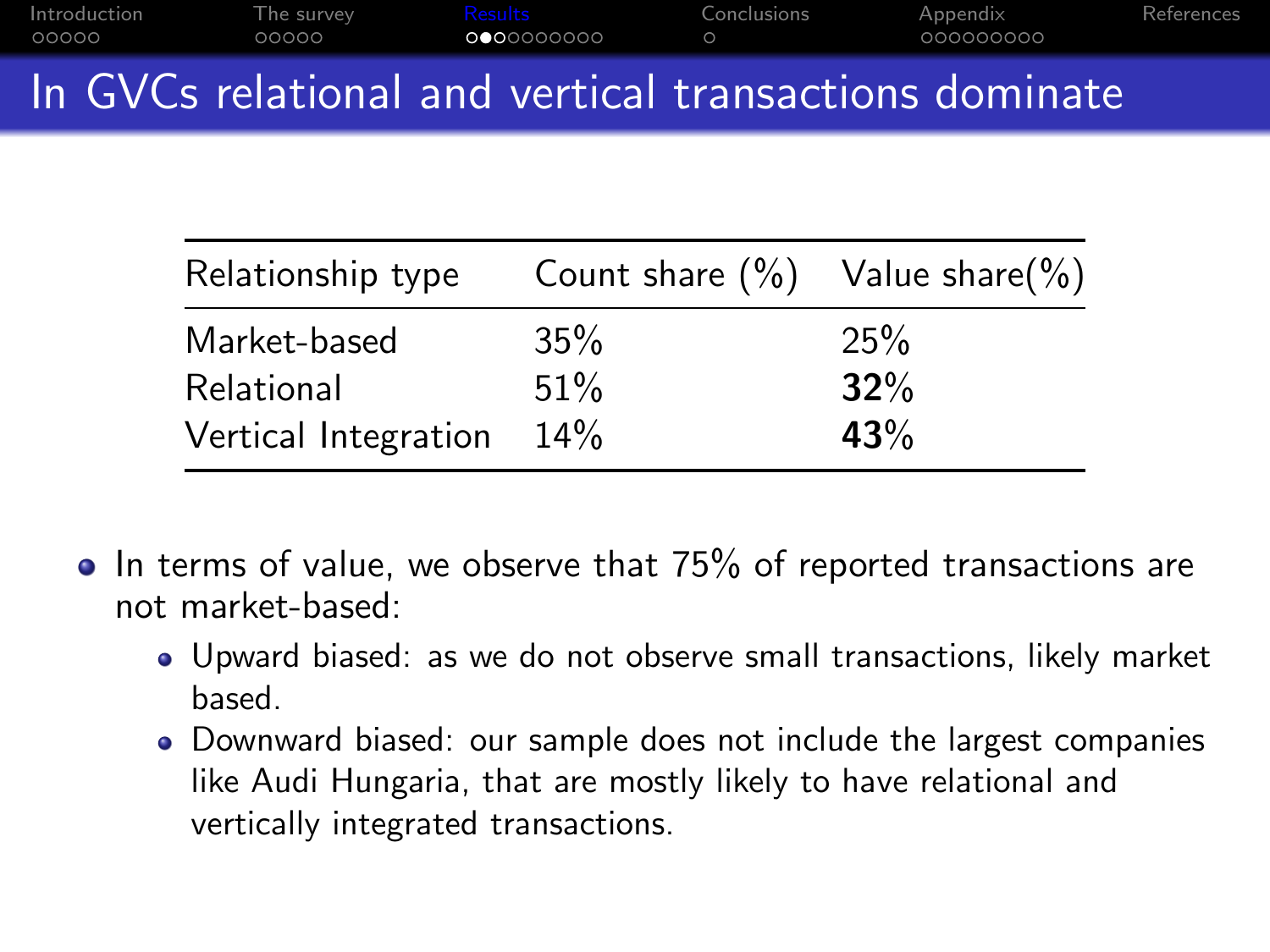| Introduction<br>OOOOO | The survey<br>00000 | Results<br>0000000000          | Conclusions | Appendix<br>000000000 | References |
|-----------------------|---------------------|--------------------------------|-------------|-----------------------|------------|
|                       |                     | Calculating within group sales |             |                       |            |

- We only have information on 56% of all the transactions. We need to make an assumption. Three possibilities:
	- **1** Lower bound: unobserved transactions are all outside of the business group.
	- <sup>2</sup> Representativeness: unobserved transactions have the same likelihood to be vertically integrated. Probably upward biased.
	- <sup>3</sup> Upper bound: unobserved transactions are all within the business group.

Share of within group sales for firms that are part of business groups:

| Assumption type            |            | Simple share Sales weighted share |
|----------------------------|------------|-----------------------------------|
| Lower bound                | <b>23%</b> | <b>28%</b>                        |
| Representativeness assumed | 33%        | 43%                               |
| Upper bound                | 66%        | 75%                               |

The share of within group transactions is around 1/3.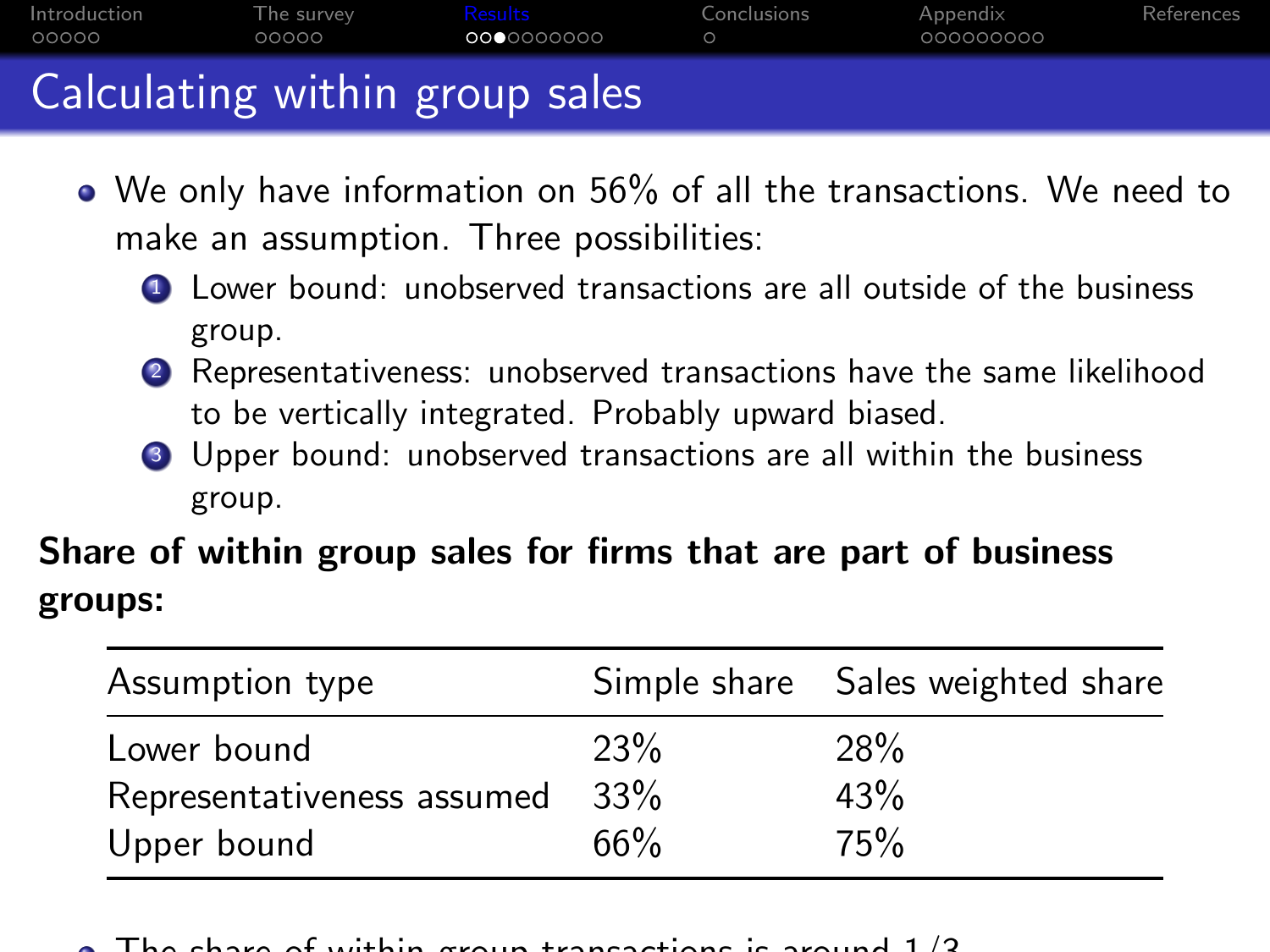| Introduction<br>OOOOO        | The survey<br>00000 | Results<br>0000000000 | Conclusions | Appendix<br>.000000000 | References |
|------------------------------|---------------------|-----------------------|-------------|------------------------|------------|
| Comparing relationship types |                     |                       |             |                        |            |

Relative values (and frequencies) of key variables by relationship types

| Relationship type    |        |    |    | Length $(ys)$ share $(\%)$ export $(\%)$ resp foreign $(\%)$ |
|----------------------|--------|----|----|--------------------------------------------------------------|
| Market-based         | 8.4    | 18 |    | 18                                                           |
| Relational           | 95     | 19 | 34 | 25                                                           |
| Vertical integration | - 10.2 | 36 | 53 | 53                                                           |

- Little difference in terms of length.
- In vertical integration transaction, the average size is twice as high.
- Export and foreign firms: relational and vertical types are more and more frequent.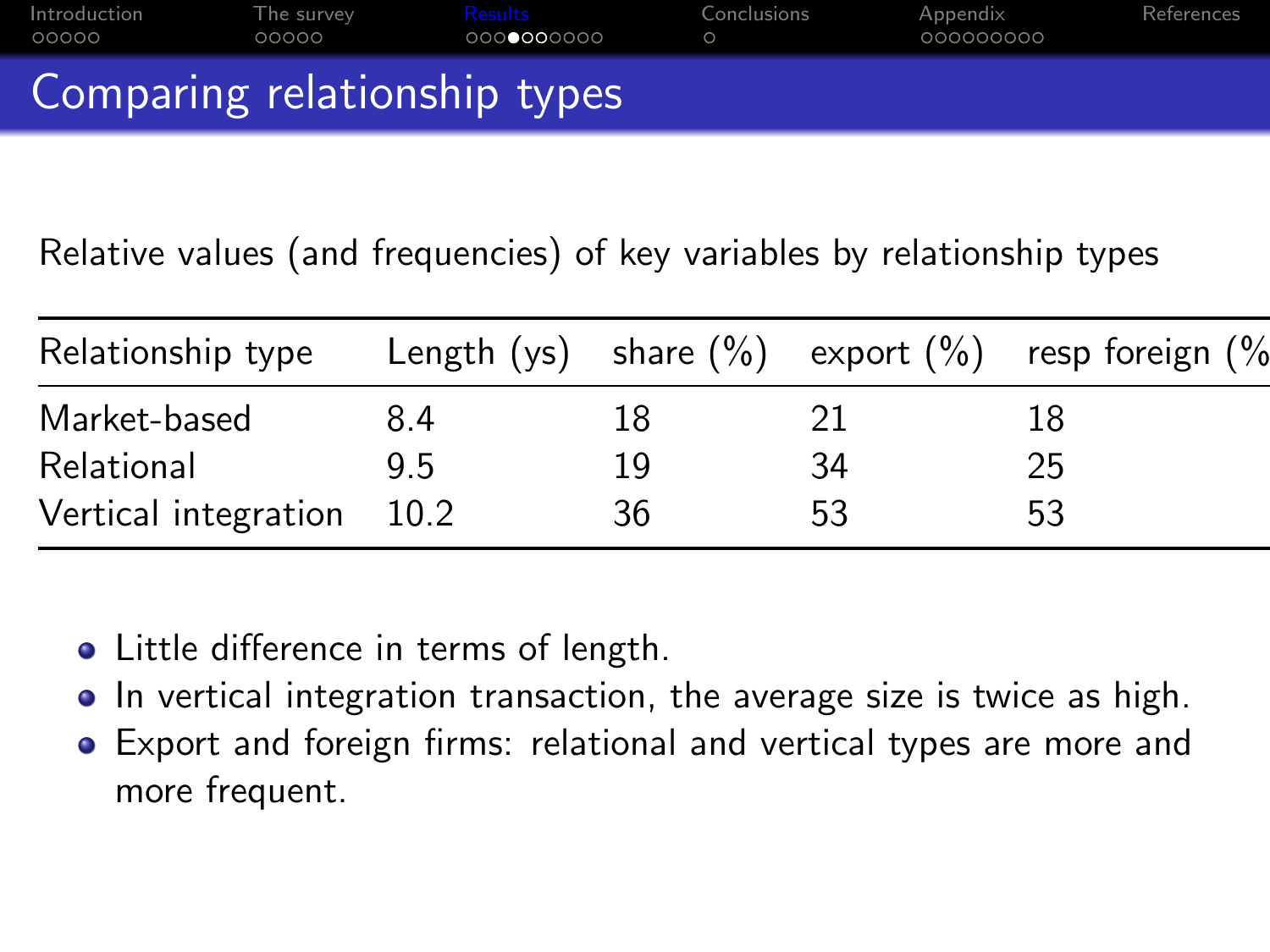

Focus on relational vs market-based and vertical vs market-based comparisons.

- Distance (now: export) proxy for contractual incompleteness and communication cost
- Size and length of transaction proxy for potential return of specific investments
- Number of buyers, ownership proxy for supplier quality
- Industry controls for complexity and codifiability

Simple linear probability models, market is base.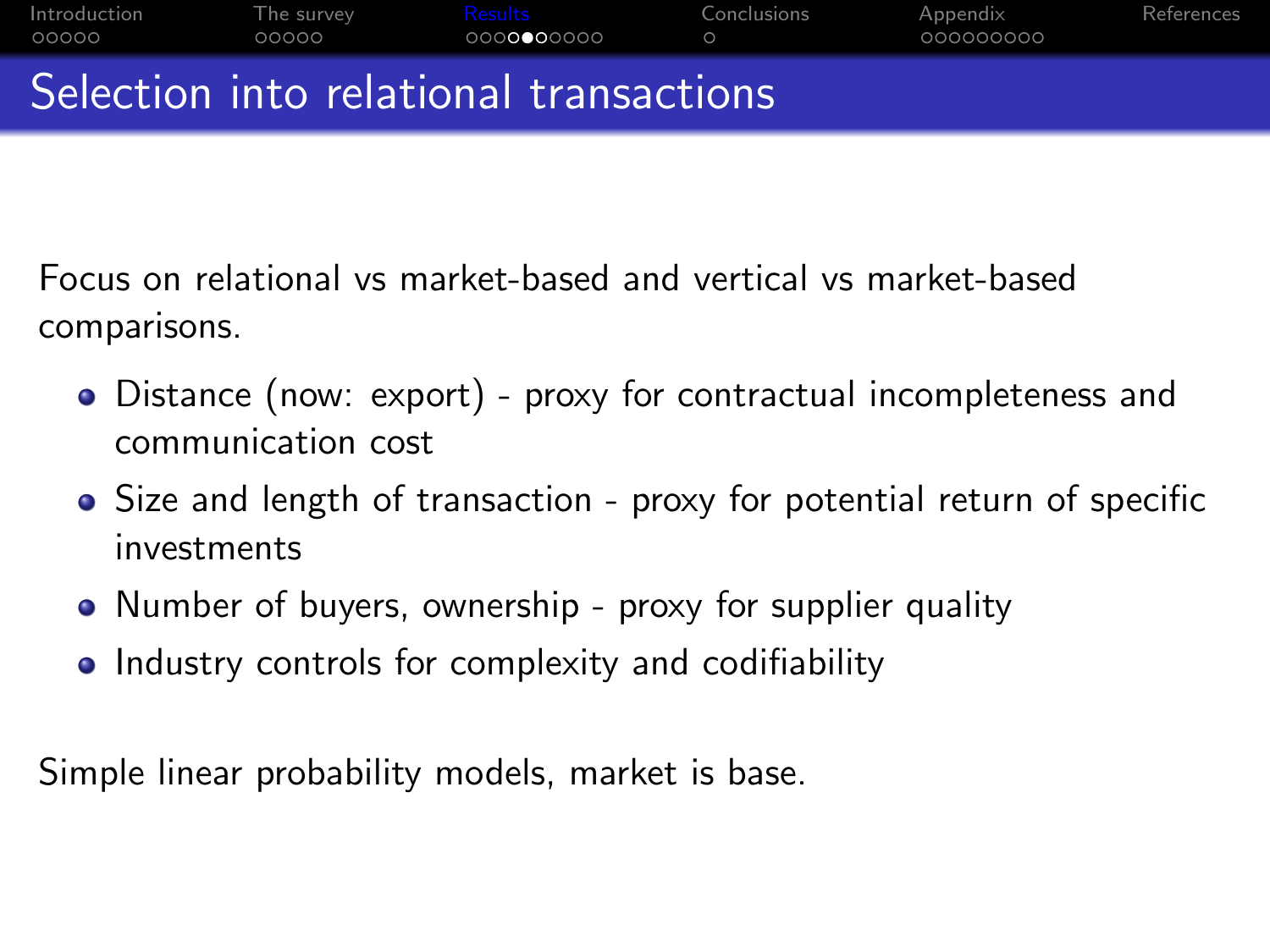| Introduction<br>00000 | The survey<br>00000 | <b>Results</b><br>0000000000 | Conclusions | Appendix<br>000000000 | References |
|-----------------------|---------------------|------------------------------|-------------|-----------------------|------------|
|                       |                     |                              |             |                       |            |

## Selection into relational transactions

| In terms of products (in- |  |
|---------------------------|--|
| dustries):                |  |

- Relational/VI:  $\bullet$ auto/vehicles, equipment, electronics.
- **Market:** non-metallic (cement, glass), chemicals (plastics)

Notes: Linear probability models, base is marketbased transactions. Includes 2-digit industry dummies.

|                                   | (1)          | (2)         |
|-----------------------------------|--------------|-------------|
| Depvar:                           | Relational   | Vertical    |
| Export sale                       | $0.138***$   | $0.404***$  |
|                                   | (0.0240)     | (0.0641)    |
| Res: Independent w/ foreign owner | 0.0144       | $0.284***$  |
|                                   | (0.0383)     | (0.0833)    |
| Res: Group: Domestic              | $-0.300***$  | $-0.0975$   |
|                                   | (0.0549)     | (0.0844)    |
| Res: Group: Foreign               | 0.0472       | $0.717***$  |
|                                   | (0.0420)     | (0.0938)    |
| Res: Has 5 or more buyers         | $0.106**$    | $-0.229***$ |
|                                   | (0.0416)     | (0.0744)    |
| Buyer length: Medium (5-14 ys)    | 0.00347      | $0.110**$   |
|                                   | (0.0263)     | (0.0548)    |
| Buyer length: $Long (15ys+)$      | $0.109***$   | $0.241***$  |
|                                   | (0.0339)     | (0.0767)    |
| Buyer: commerce                   | $-0.110***$  | $-0.0749$   |
|                                   | (0.0280)     | (0.0629)    |
| Buyer: service                    | $-0.0959***$ | $0.224***$  |
|                                   | (0.0330)     | (0.0772)    |
| Observations                      | 2,845        | 1,593       |
| R-squared                         | 0.109        | 0.225       |

Standard errors, clustered at respondent level in parentheses \*\*\* p<0.01, \*\* p<0.05, \* p<0.1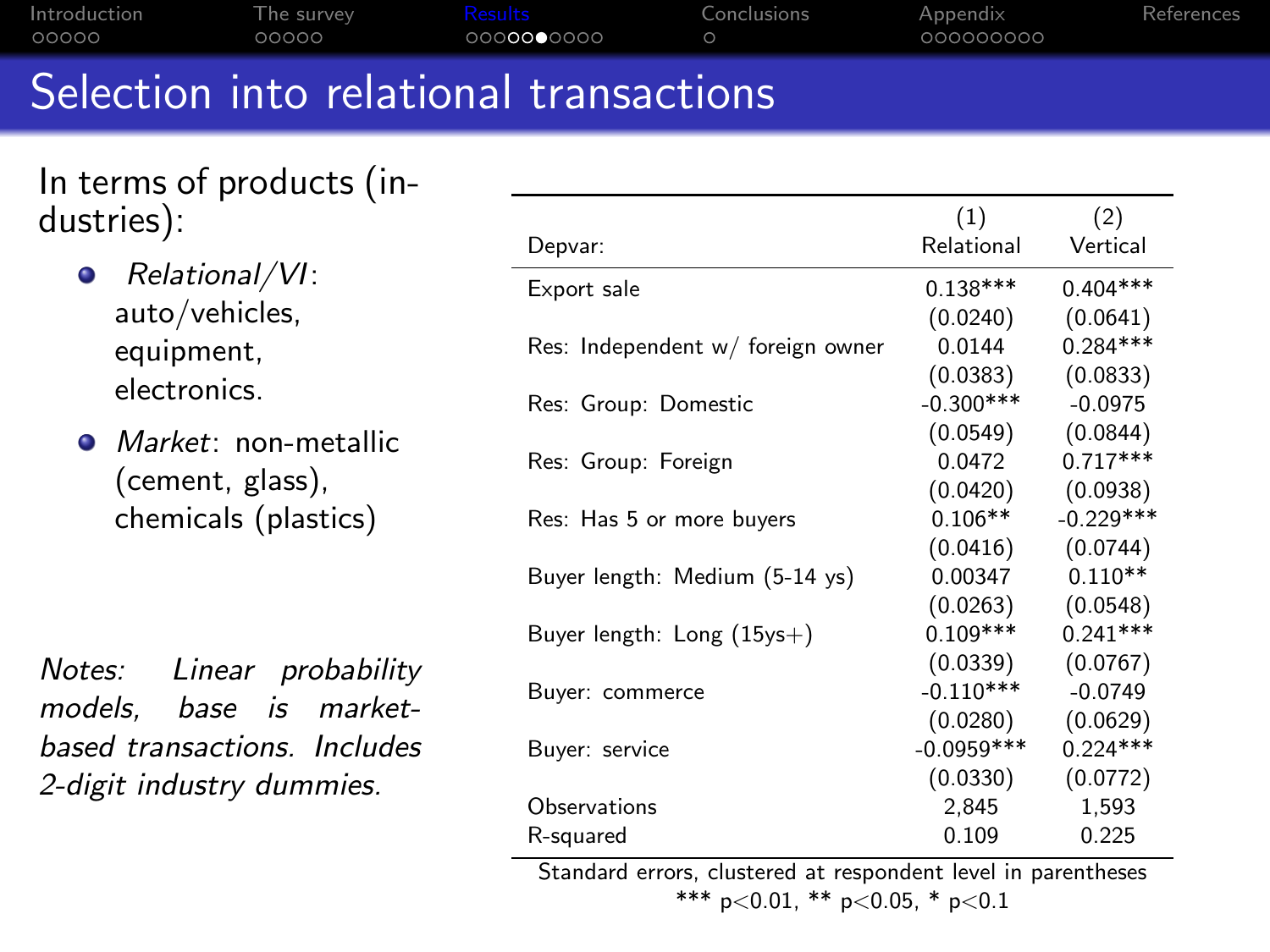| Introduction | The survey | Results                     | Conclusions | Appendix    | References |
|--------------|------------|-----------------------------|-------------|-------------|------------|
| 00000        | 00000      | 0000000000                  | $\bigcap$   | - 000000000 |            |
|              |            | Firm performance and buyers |             |             |            |

## **o** Investigate whether

- Supplier capabilities makes non-market transactions more likely
- Having non-market relationships is associated with better performance in the future

## **•** Measurement

- OLS regression of performance measures and relationship.
- Industry controls
- Weighted by relative share of transactions
- Filter a few respondents, where we know too little. (About 5% where the sum of transactions is below 10% of total sales.)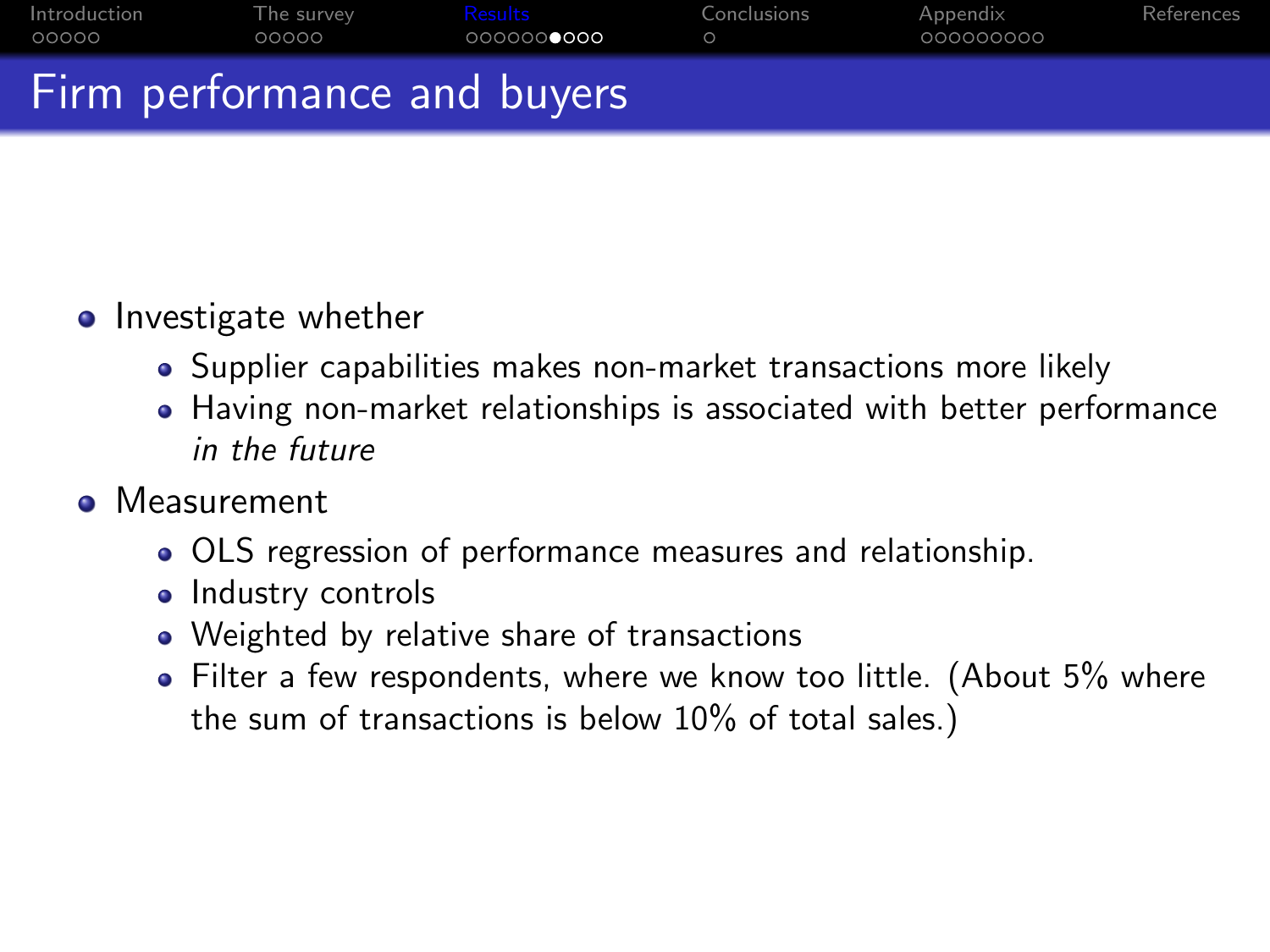| Introduction<br>OOOOO             | The survev<br>00000 | Results<br>0000000000 | Conclusions | Appendix<br>- 000000000 | References |  |  |
|-----------------------------------|---------------------|-----------------------|-------------|-------------------------|------------|--|--|
| Performance and relationship type |                     |                       |             |                         |            |  |  |

Performance: Non-

market firms are larger, more productive and grow faster

Notes: OLS, weighted by relative sales share. Includes respondent's 2 digit industry dummies.

| Dep var:                                                           | (1)<br>Log sales | (2)<br><b>TFP</b> | (3)<br>Growth rate (3ys) |  |  |
|--------------------------------------------------------------------|------------------|-------------------|--------------------------|--|--|
|                                                                    |                  |                   |                          |  |  |
| Relational                                                         | $0.215**$        | $0.237***$        | $0.107***$               |  |  |
|                                                                    | (0.0881)         | (0.0570)          | (0.0415)                 |  |  |
| Vertically integrated                                              | $0.874***$       | $0.448***$        | 0.0776                   |  |  |
|                                                                    | (0.130)          | (0.0858)          | (0.0555)                 |  |  |
|                                                                    |                  |                   |                          |  |  |
| Observations                                                       | 3,266            | 3,113             | 3,090                    |  |  |
| R-squared                                                          | 0.146            | 0.191             | 0.011                    |  |  |
| Standard errors, clustered at respondent level, are in parentheses |                  |                   |                          |  |  |

\*\*\* p<0.01, \*\* p<0.05, \* p<0.1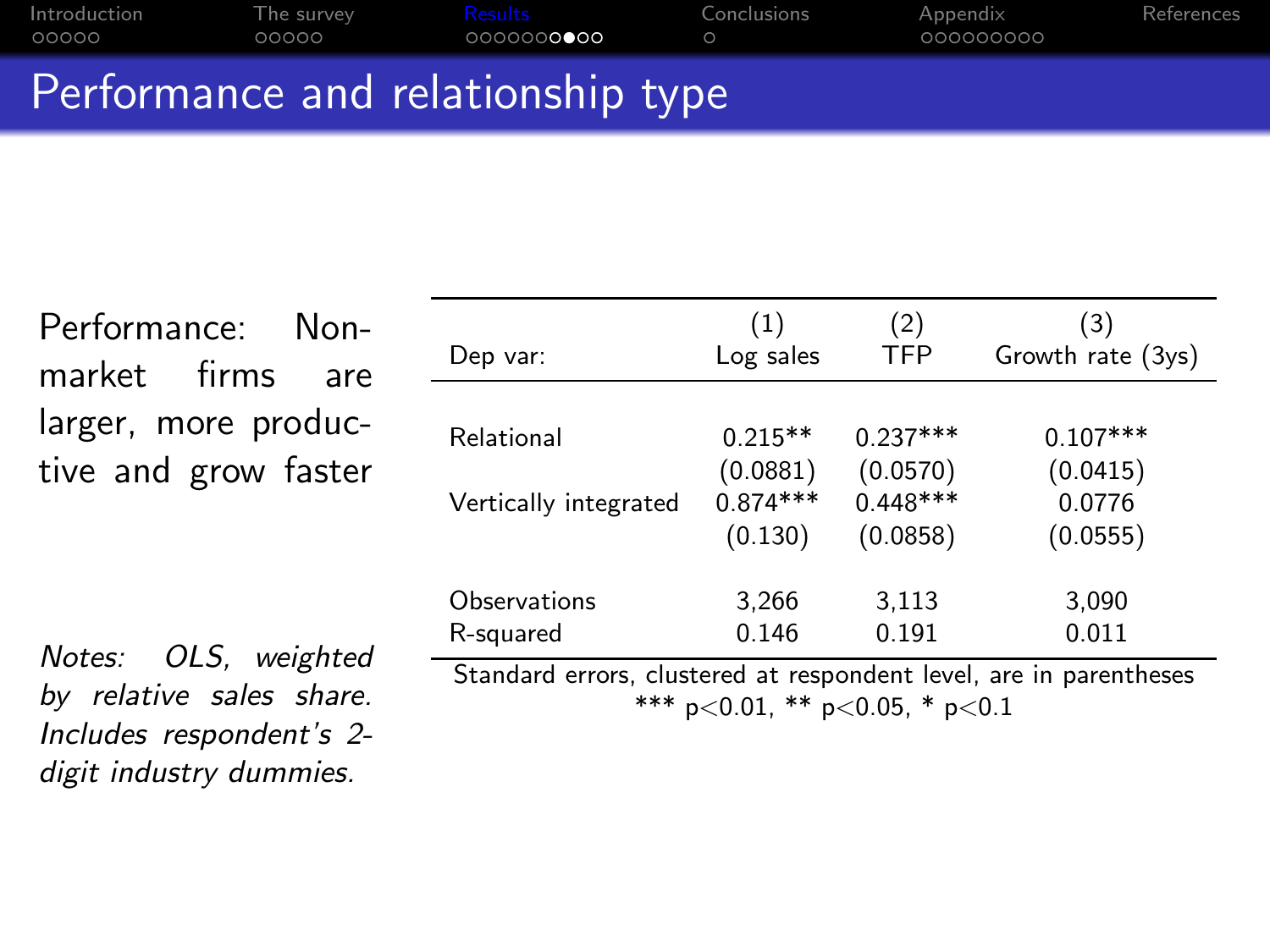|              |            | . Deufenneau er son er er eine antere eine Henrik finnea |             |             |            |
|--------------|------------|----------------------------------------------------------|-------------|-------------|------------|
| 00000        | 00000      | 000000 <b>0000</b>                                       |             | - 000000000 |            |
| Introduction | The survey | <b>Executes</b>                                          | Conclusions | Appendix    | References |

## Performance - comparing similar firms

Performance: Nonmarket firms are larger, more productive and grow faster - even when taking into account key selection variables.

Notes: OLS, weighted by relative sales share. Includes share, length; respondent FOE, partner industry included as well as respondent's 2-digit industry dummies.

|                                      | (1)        | (2)        | (3)               |
|--------------------------------------|------------|------------|-------------------|
| Dep var:                             | Log sales  | TFP.       | Growth rate (3ys) |
| <b>Relational</b>                    | 0.0956     | $0.219***$ | $0.0990**$        |
|                                      | (0.0838)   | (0.0549)   | (0.0437)          |
| <b>Vertically integrated</b>         | 0.180      | $0.192**$  | 0.0775            |
|                                      | (0.124)    | (0.0841)   | (0.0639)          |
| Export sale                          | $0.382***$ | 0.0540     | 0.0388            |
|                                      | (0.0802)   | (0.0535)   | (0.0364)          |
| Resp: Independent: Has foreign owner | $1.148***$ | $0.550***$ | 0.0403            |
|                                      | (0.134)    | (0.0877)   | (0.0583)          |
| Resp: Group: Domestic                | $0.343*$   | $-0.267**$ | $-0.129$          |
|                                      | (0.179)    | (0.111)    | (0.102)           |
| Resp: Group: Foreign                 | $1.656***$ | $0.886***$ | 0.0720            |
|                                      | (0.154)    | (0.0983)   | (0.0645)          |
| Resp: Has 5 or more buyers           | $0.604***$ | $0.388***$ | $0.132**$         |
|                                      | (0.114)    | (0.0808)   | (0.0632)          |
| Rel length: Medium (5-14 ys)         | $0.333***$ | $0.128*$   | 0.0330            |
|                                      | (0.0982)   | (0.0669)   | (0.0540)          |
| Rel length: Long $(15$ ys+)          | $0.651***$ | $0.189**$  | $-0.0432$         |
|                                      | (0.120)    | (0.0765)   | (0.0648)          |
| Buyer in commerce                    | 0.129      | $0.201***$ | 0.0257            |
|                                      | (0.0894)   | (0.0622)   | (0.0421)          |
| Buyer in service                     | $-0.0802$  | $-0.00383$ | $-0.0209$         |
|                                      | (0.120)    | (0.0772)   | (0.0575)          |
| Observations                         | 3,142      | 2,992      | 2,972             |
| R-squared                            | 0.309      | 0.307      | 0.027             |

Standard errors, clustered at respondent level, are in parentheses  $*$  parameters  $*$  parameters  $*$  parameters  $*$  parameters  $*$  parameters  $*$  parameters  $*$  parameters  $*$  parameters  $*$  parameters  $*$  parameters  $*$  parameters  $*$  parameters  $*$  parameters  $*$  parameters  $*$  paramet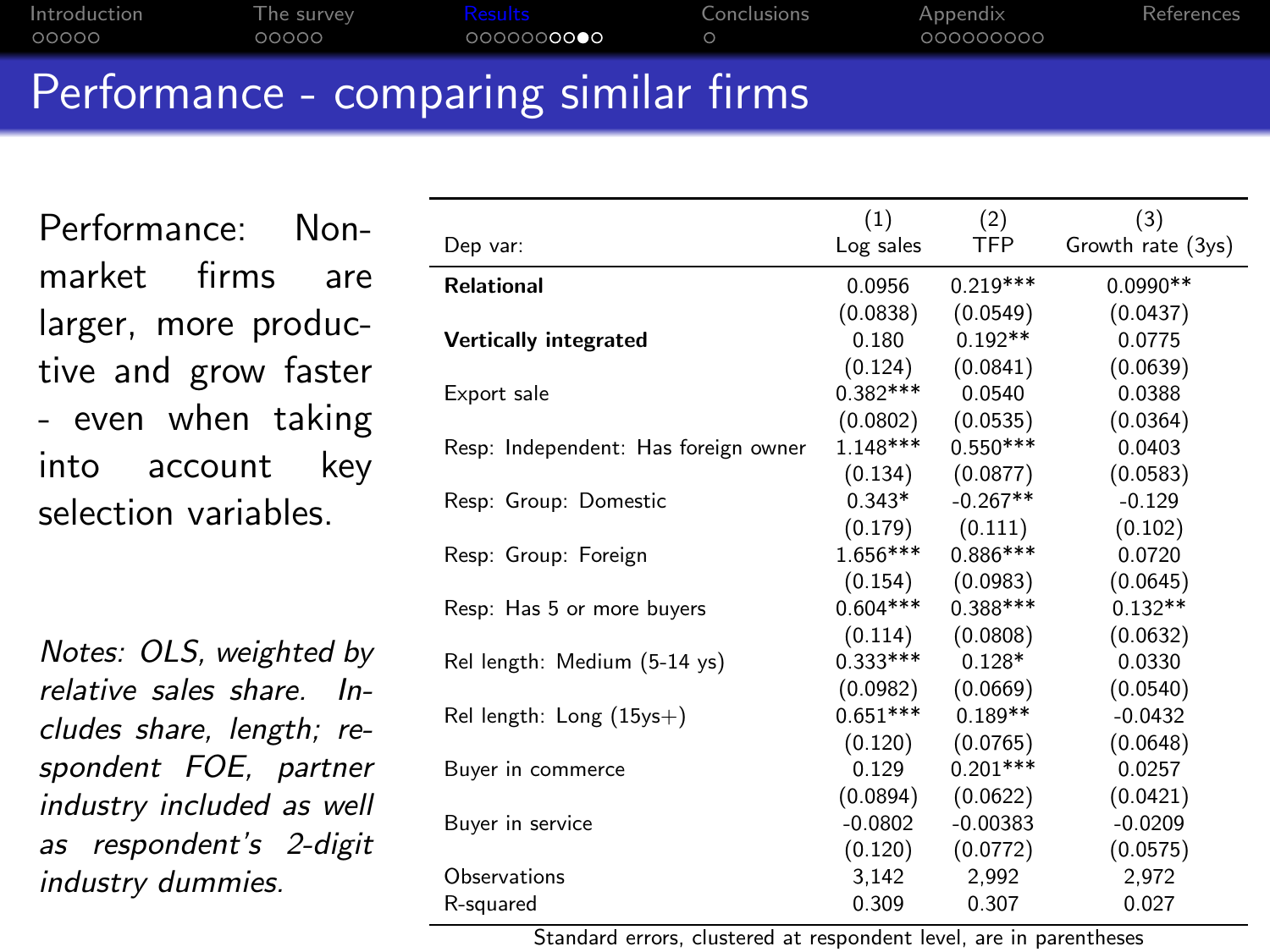| Introduction<br>00000 | The survey<br>00000 | Results<br>000000000● | Conclusions | Appendix<br>000000000 | References |
|-----------------------|---------------------|-----------------------|-------------|-----------------------|------------|
| Summary               |                     |                       |             |                       |            |

- Relationships that are longer, with partners abroad and in manufacturing industry, and respondents with more many buyers tend to be relational.
- Having a larger number of relational partners matters for both TFP and growth.
- Interestingly, TFP premium is above exporter premium.
- **•** Firms with a higher share of vertical relationships tend to be more productive - even with same export, ownership structure.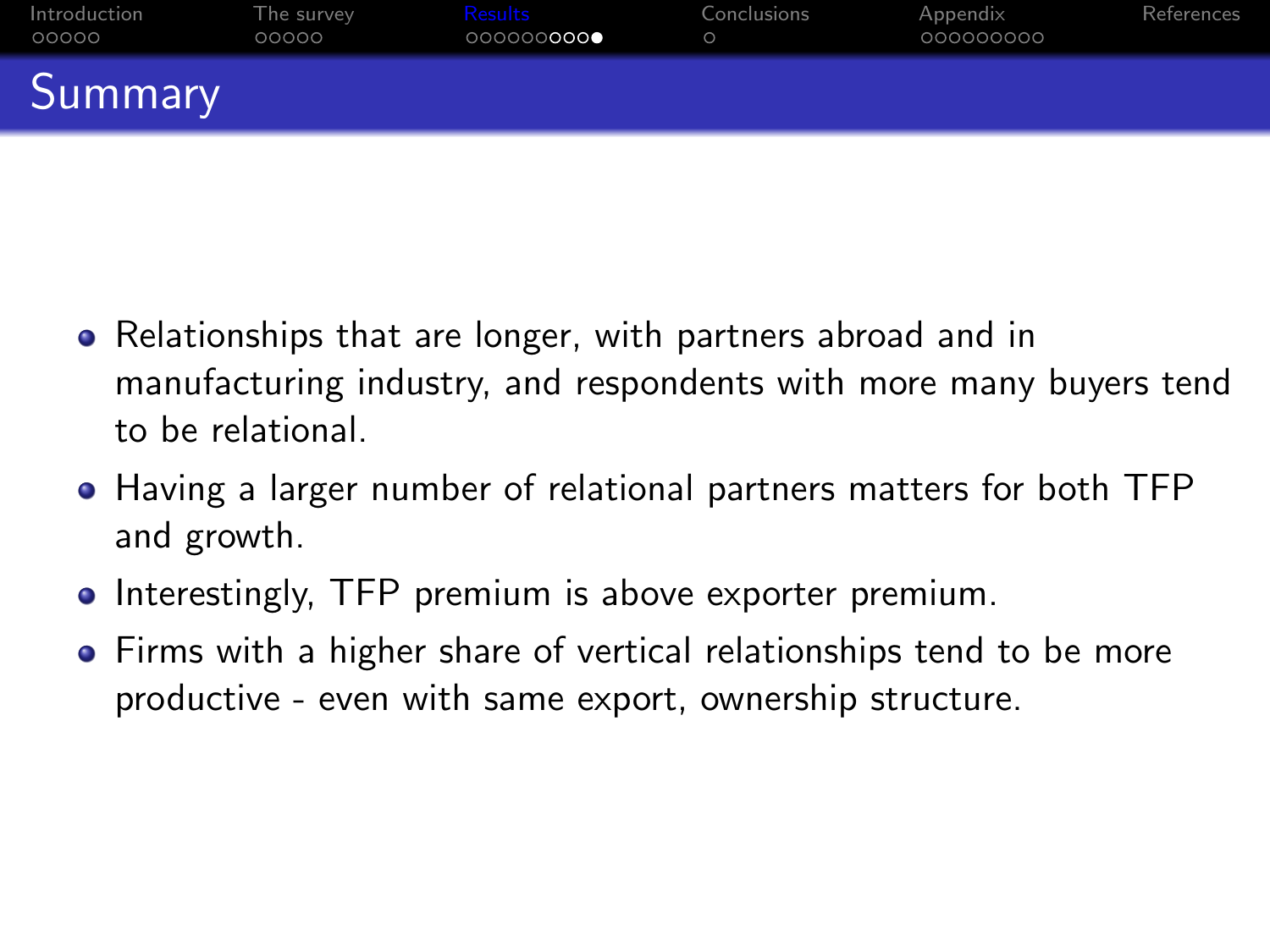<span id="page-21-0"></span>

| Introduction<br>00000 | The survey<br>00000 | Results<br>0000000000 | Conclusions | Appendix<br>000000000 | References |
|-----------------------|---------------------|-----------------------|-------------|-----------------------|------------|
| <b>Conclusions</b>    |                     |                       |             |                       |            |

- When we look at firms in GVC, the type of the relationship matters: compared to market, relational and vertical integration both positively correlated with TFP and future growth.
- Relational partnership is especially important for longer, industry-to-industry, and export transactions.
- Transactions within vertically integrated firms are important and amount to around one-third of total volume.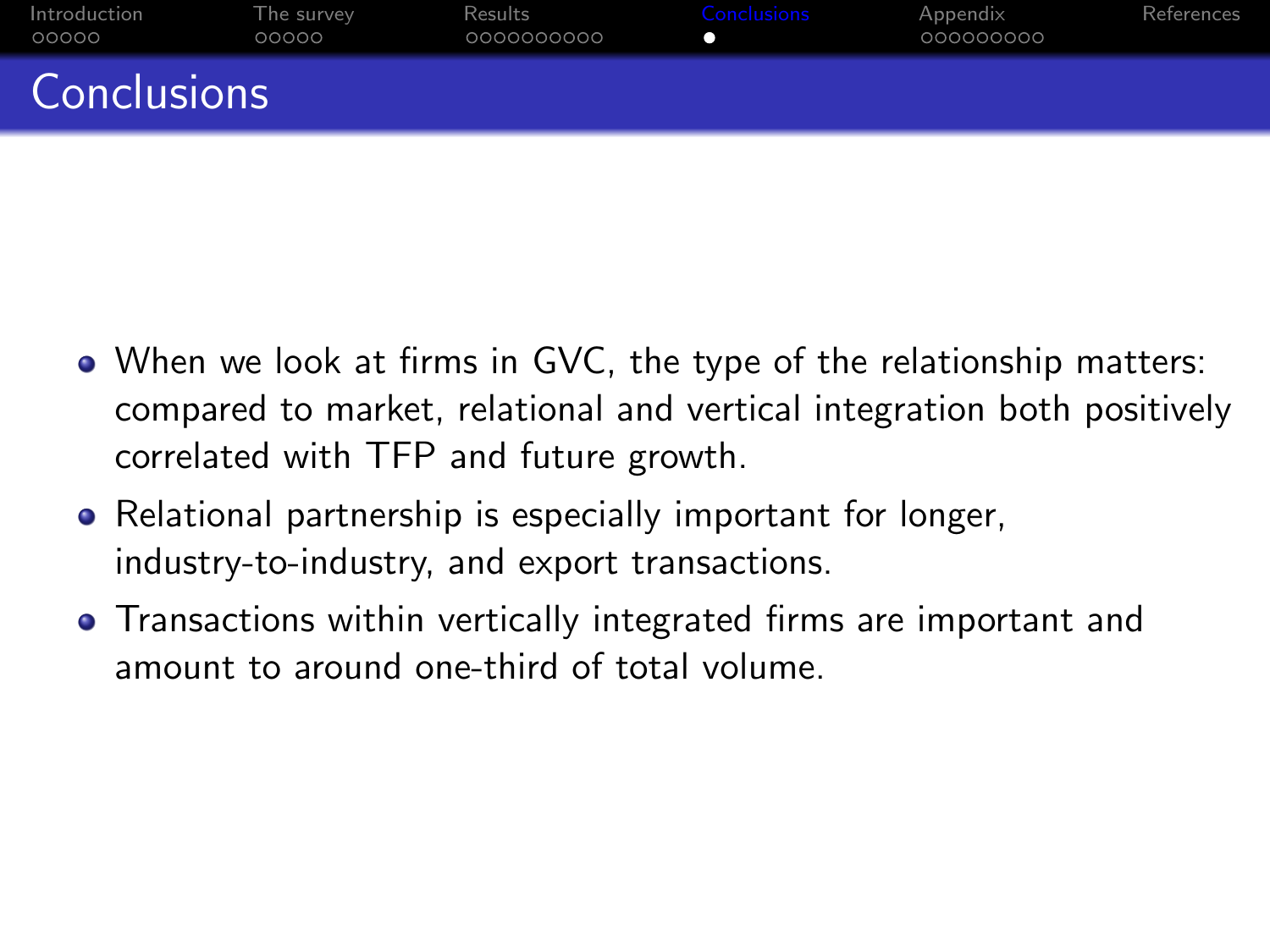<span id="page-22-0"></span>

| Introduction<br>00000 | The survey<br>00000 | Results<br>0000000000 | Conclusions | Appendix<br>•000000000 | References |
|-----------------------|---------------------|-----------------------|-------------|------------------------|------------|
| Appendix              |                     |                       |             |                        |            |

## <span id="page-22-1"></span>Some additional descriptive table and references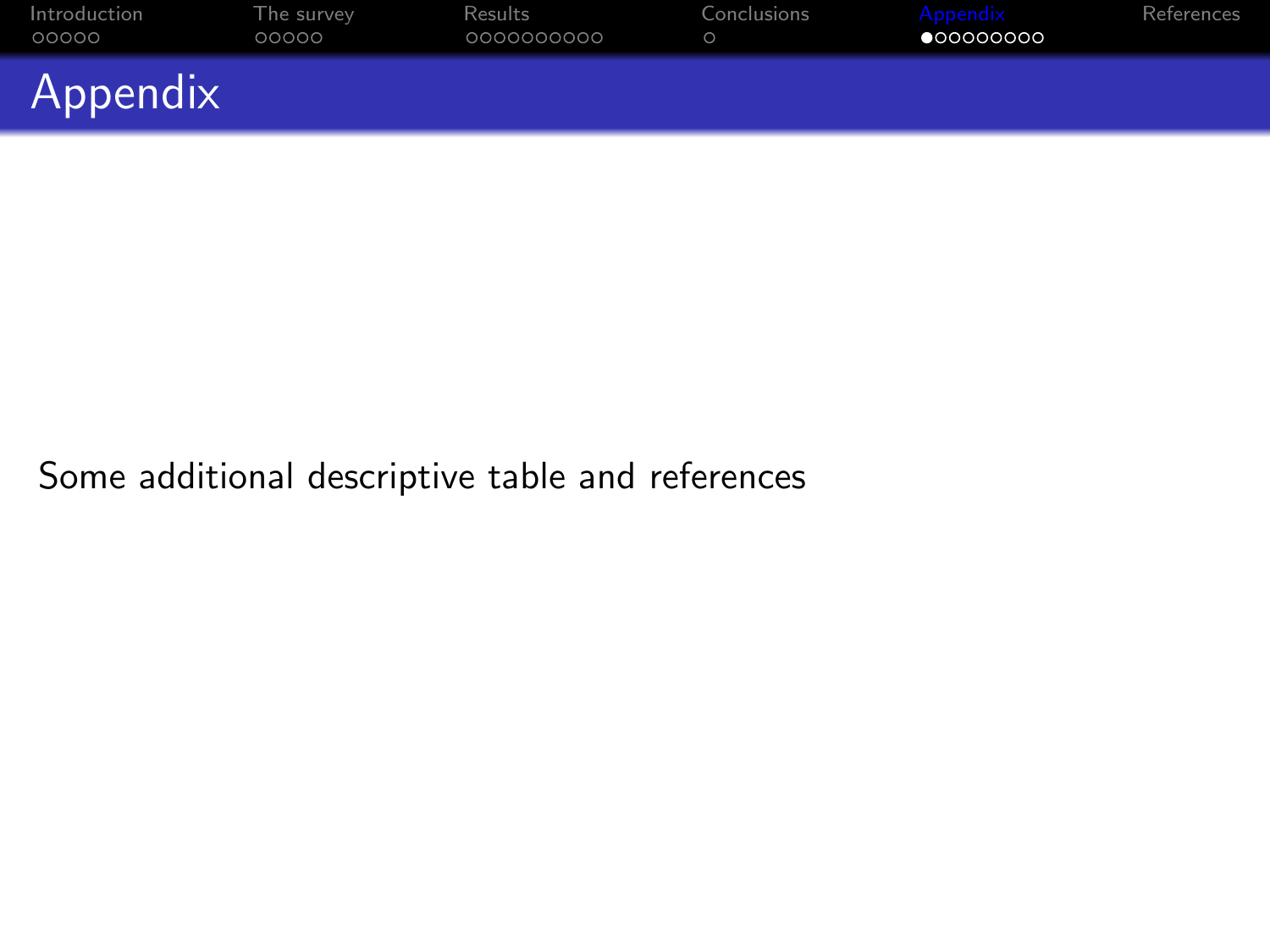| Introduction                                                                    | The survey | Results    | Conclusions | Appendix  | References |
|---------------------------------------------------------------------------------|------------|------------|-------------|-----------|------------|
| 00000                                                                           | 00000      | 0000000000 |             | 000000000 |            |
| the contract of the contract of the contract of the contract of the contract of |            |            |             |           |            |

| <b>Respondents</b> |  |  |
|--------------------|--|--|
|                    |  |  |

|                                     |                | Country |                |          |
|-------------------------------------|----------------|---------|----------------|----------|
|                                     | Hungary        | Romania | Slovakia       | Total    |
|                                     | No.            | No.     | No.            | ℅        |
| <b>Number of employees</b>          |                |         |                |          |
| less than 20                        | 203            | 214     | 166            | 38.2 %   |
| $21 - 50$                           | 135            | 167     | 93             | 25.9 %   |
| 51-250                              | 185            | 170     | 80             | 28.5 %   |
| more than 250                       | 35             | 37      | 43             | 7.5 %    |
| Ownership                           |                |         |                |          |
| <b>Domestic</b>                     | 410            | 446     | 236            | 71.5 %   |
| Foreign                             | 148            | 142     | 146            | 28.5 %   |
| Industry                            |                |         |                |          |
| 20. Chemicals                       | 19             | 25      | 17             | 4 %      |
| 21. Pharmaceuticals                 | 3              | 6       | 4              | 0.9%     |
| 22. Rubber and plastic              | 67             | 80      | 50             | 12.9 %   |
| 23. Non-metallic mineral            | 37             | 70      | 35             | 0.93%    |
| 24. Basic metals                    | 13             | 19      | $\overline{7}$ | 2.6%     |
| 25. Fabricated metals               | 251            | 235     | 121            | 39.7 %   |
| 26. Comuter, electronic and optical | 24             | 23      | 27             | 4.8%     |
| 27. Electrical equipment            | 36             | 28      | 42             | 6.9%     |
| 28. Machinery                       | 78             | 61      | 46             | 12.1 %   |
| 29. Motor vehicles                  | 26             | 25      | 26             | 5 %      |
| 30. Other transportation equip.     | $\overline{4}$ | 16      | 7              | $1.8 \%$ |
| Total                               | 558            | 588     | 382            | 100 %    |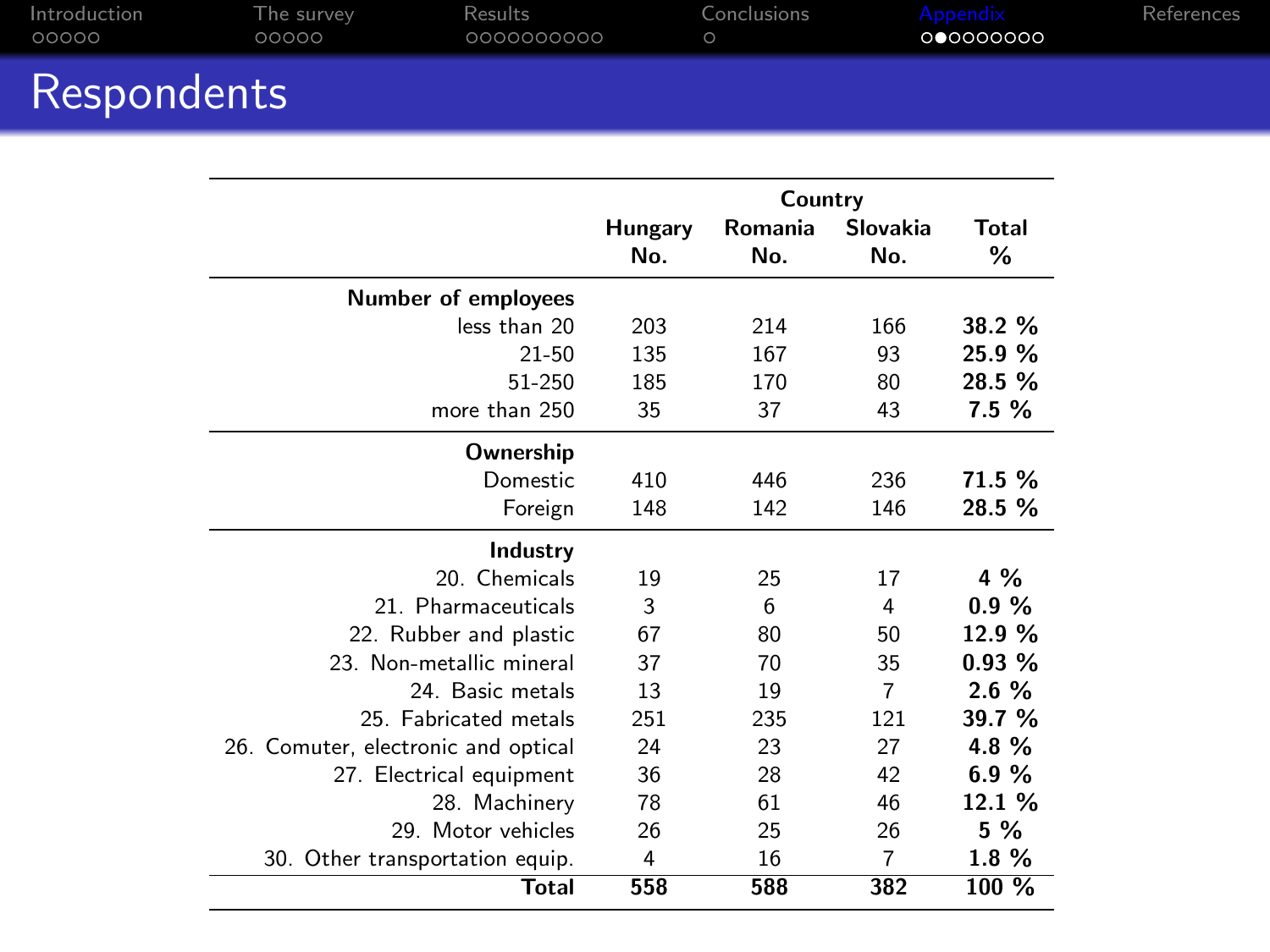

- Buyers' business: Industrial  $(55%)$ , Commerce  $(25%)$ , Services  $(16%)$ 
	- Service: construction is most important
	- Commerce often the wholesale arm of manufacturing multinational
- Buyer is 65% Large company, 35% SME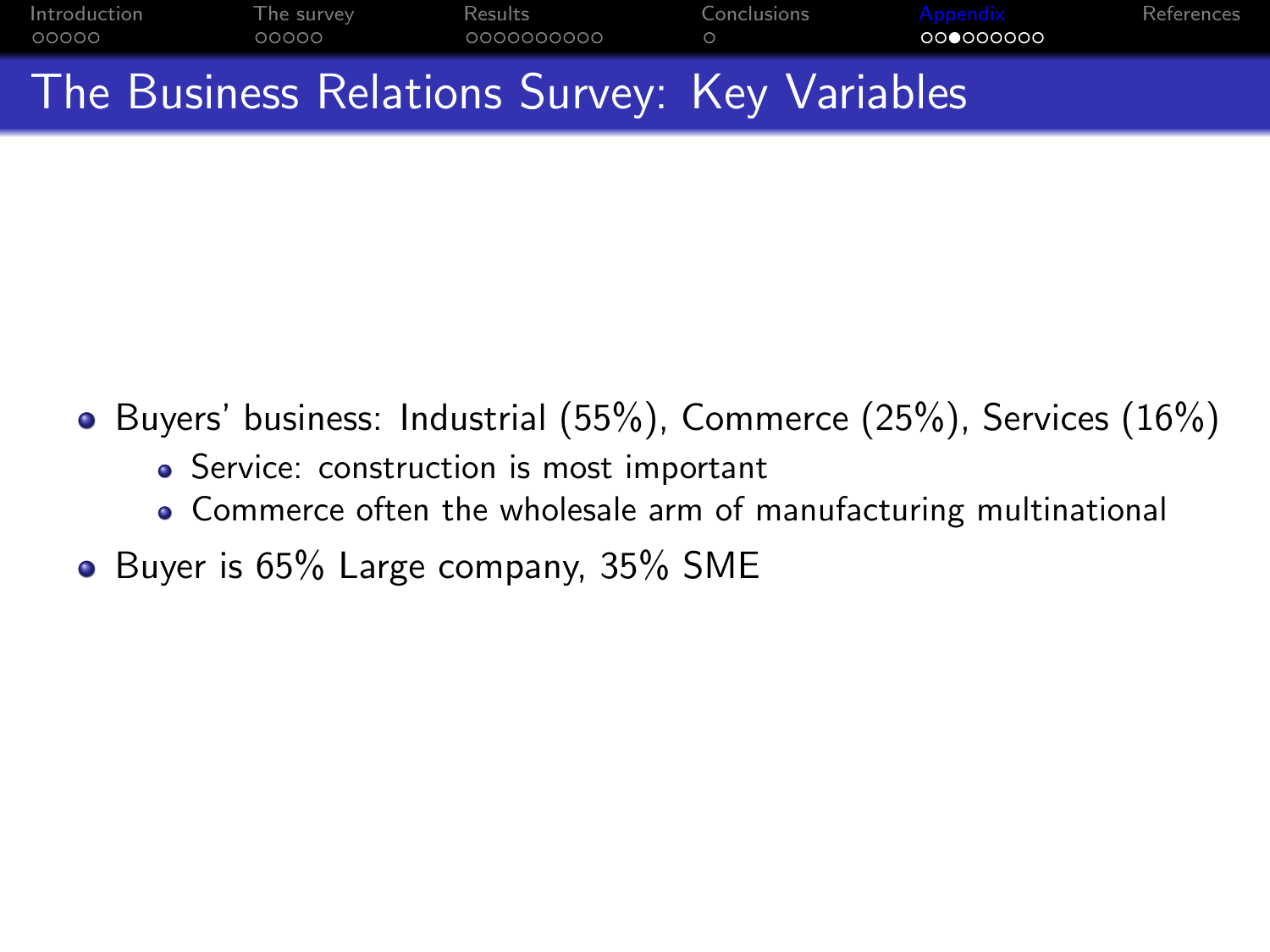| Introduction | The survey | Results                              | Conclusions | Appendix  | References |
|--------------|------------|--------------------------------------|-------------|-----------|------------|
| 00000        | 00000      | 0000000000                           | o           | 000000000 |            |
|              |            | Respondent: Owners / business groups |             |           |            |

| Owner type                       | Count | $\frac{0}{0}$ |
|----------------------------------|-------|---------------|
| Independent: Only domestic owner | 968   | 63.3%         |
| Independent: Has foreign owner   | 212   | 13.9%         |
| Group: Domestic                  | 97    | $6.3\%$       |
| Group: Foreign                   | 219   | 14.3%         |
| No direct holder                 | 33    | $2.2\%$       |

- 20.5% of firms are part of a business group (could be affiliate, head or in the middle)
- 17% if transactions we observe the buyer in same business group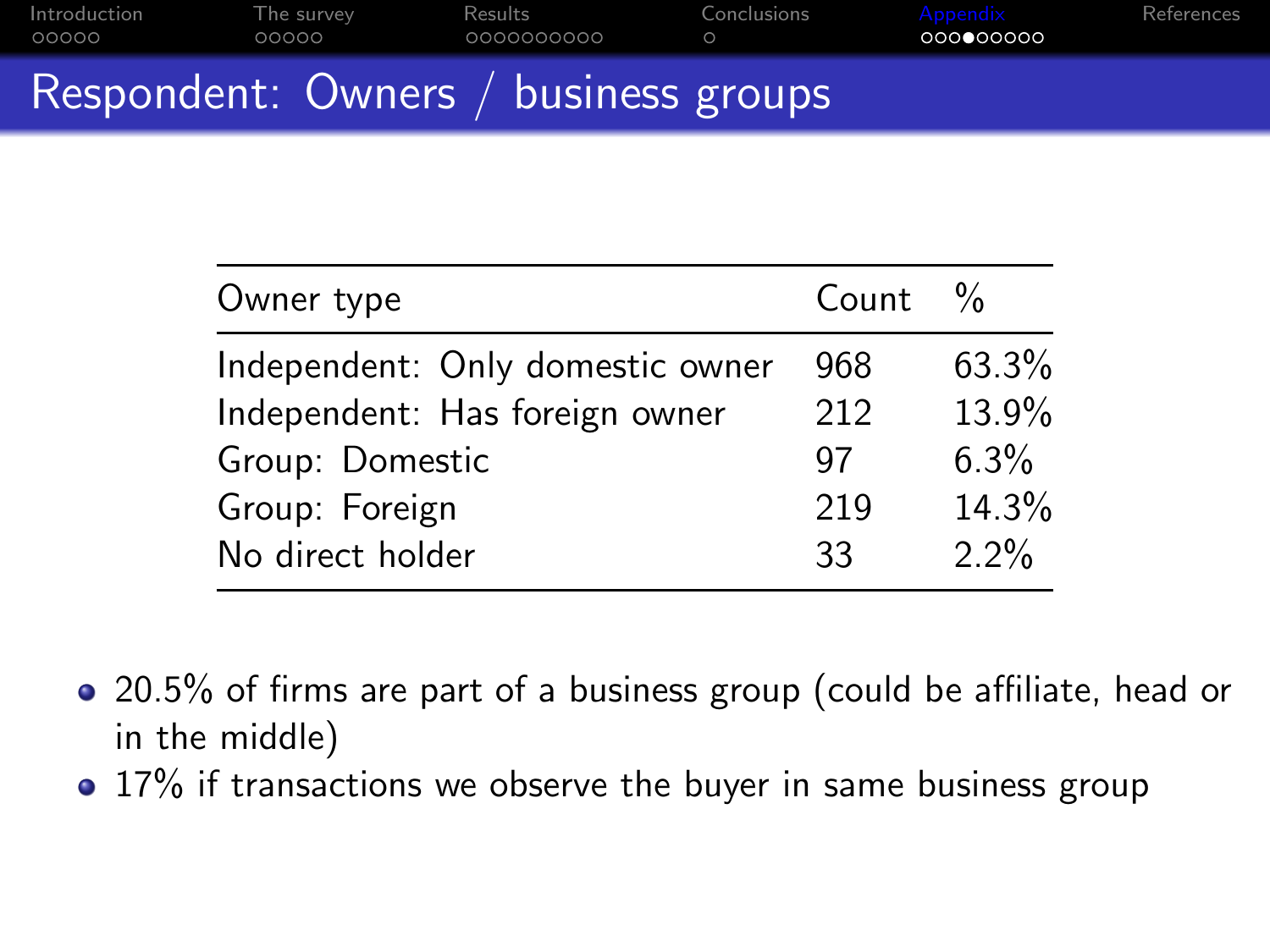

- We asked: Top 3 buyers  $+$  anyone above 10% market share  $+$  special reason
- Most firms offered 1-3 answers, some more.

| Number of buyers Count |     | $\frac{0}{0}$ |
|------------------------|-----|---------------|
| 1                      | 411 | 26.5%         |
| $\mathcal{P}$          | 431 | $28\%$        |
| 3                      | 482 | 31.5%         |
|                        | 150 | 9.5%          |
| ҕ                      | 55  | 3.5%          |
|                        |     |               |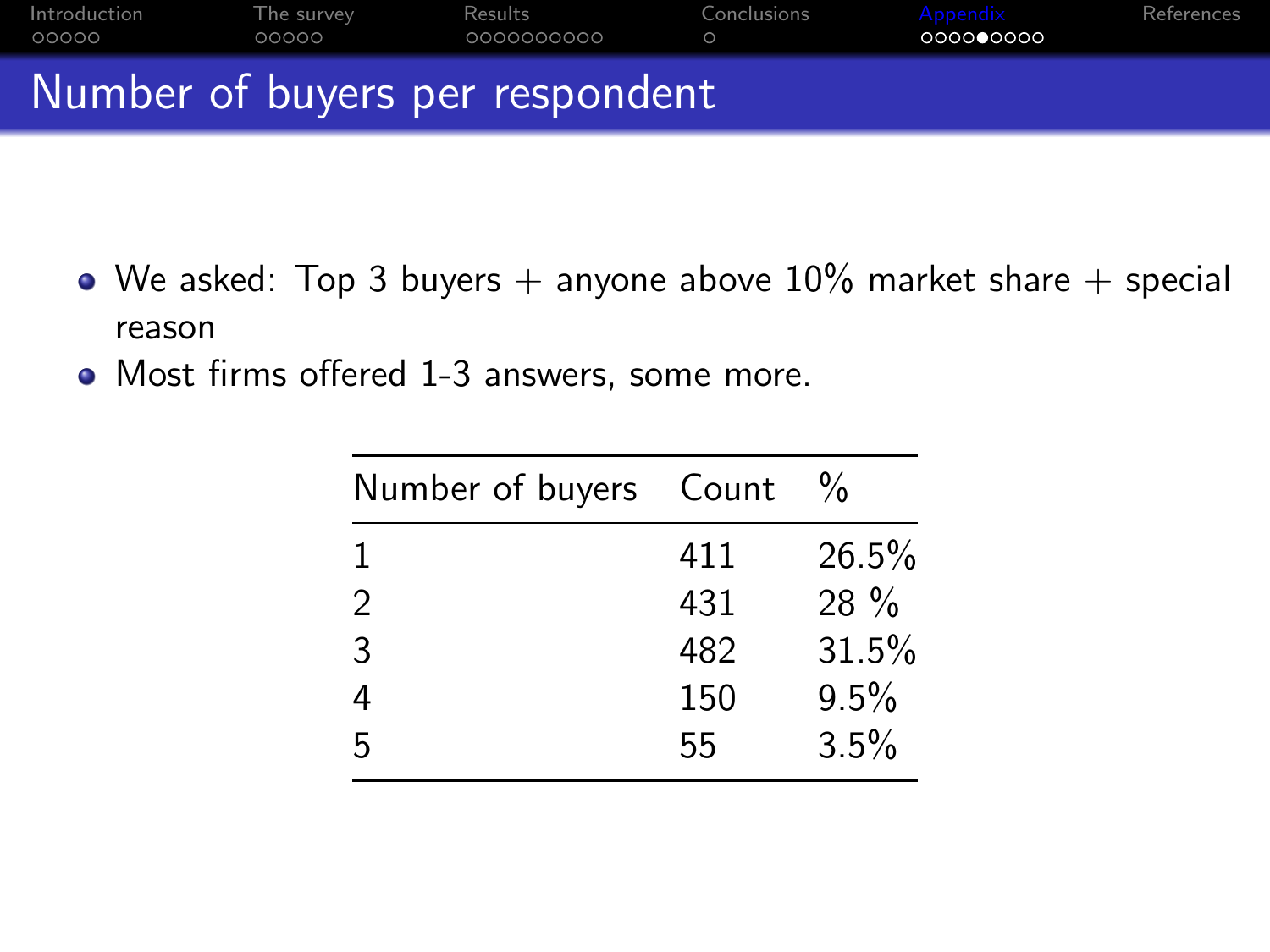| Introduction<br>00000 | The survev<br>00000 | Results<br>0000000000 | Conclusions | Appendix<br>000000000 | References |
|-----------------------|---------------------|-----------------------|-------------|-----------------------|------------|
| Share of key partners |                     |                       |             |                       |            |

- Most companies are not dependent on a single majority buyer, but 9.2% are
- Largest group by far: 10-24%

| b_share_cut                     |      | Freg. Percent |
|---------------------------------|------|---------------|
| Not important $(<=9\%)$         | 413  | 13            |
| Important $(10-24%)$            | 1732 | 54.9          |
| Essential (25-50%)              | 723  | 229           |
| Single majority buyer $($ >51%) | 289  | 92            |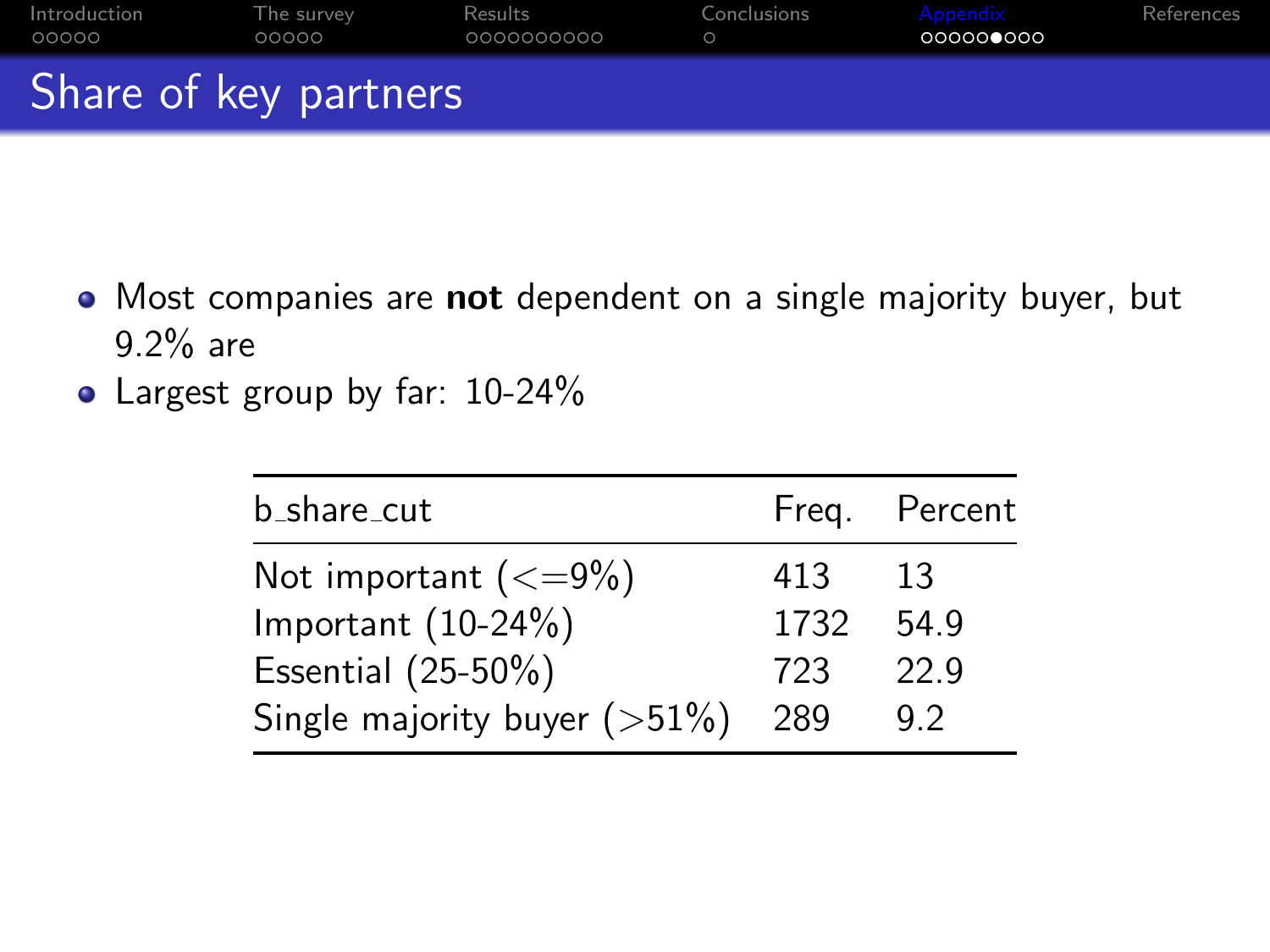| Introduction<br>00000            | The survey<br>00000 | Results<br>_0000000000 | Conclusions | Appendix<br>0000000000 | References |
|----------------------------------|---------------------|------------------------|-------------|------------------------|------------|
| Relation level performance means |                     |                        |             |                        |            |

Relationship level correlations, (unweighted) average value for respondent with a given buyer type

| type                |     |     |             | Freq $(\%)$ In sales emp TFP Sales growth |
|---------------------|-----|-----|-------------|-------------------------------------------|
| Market-based 35%    | 7.3 | 83. | 4.04 - 0.04 |                                           |
| Relationship 51%    | 7.6 | 115 | 4.32 0.08   |                                           |
| Within group $14\%$ | 8.2 | 186 | 4.78        | 0.00                                      |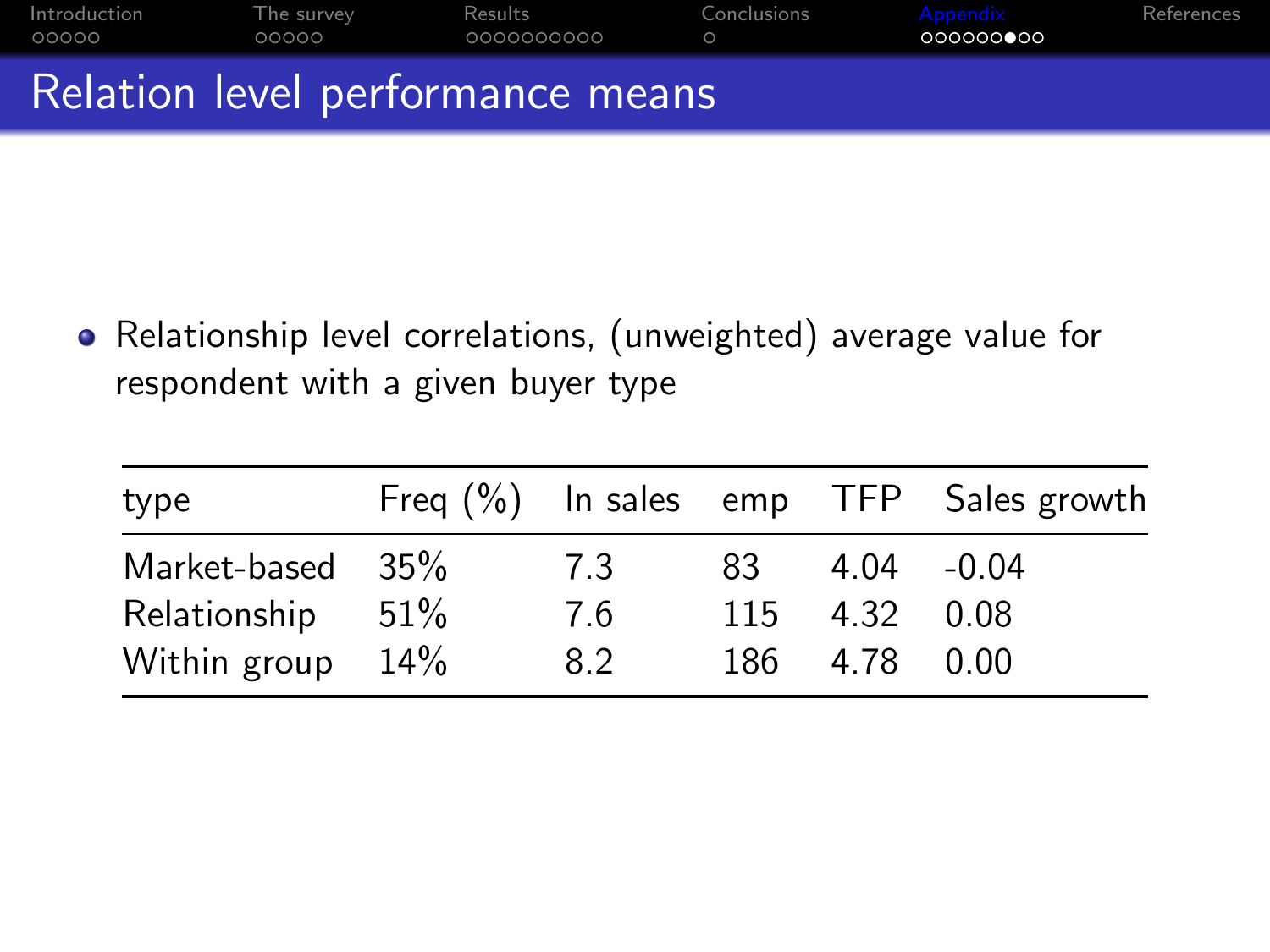| Introduction<br>00000 | The survey<br>00000 | Results<br>0000000000 | Conclusions | Appendix<br>0000000●0 | References |
|-----------------------|---------------------|-----------------------|-------------|-----------------------|------------|
| Relational linkages   |                     |                       |             |                       |            |

Our unit of observation is a supplier-buyer relationship (dyad).

- A supplier-buyer **relationship** is a (series of) sales transactions that the seller deems important.
- A relationship is **relational** when partners invest into creating buyer-specific products and use processes often involving meetings or technology transfer.
- Vertical integration is when the buyer and the seller are integrated through (majority) ownership directly or indirectly.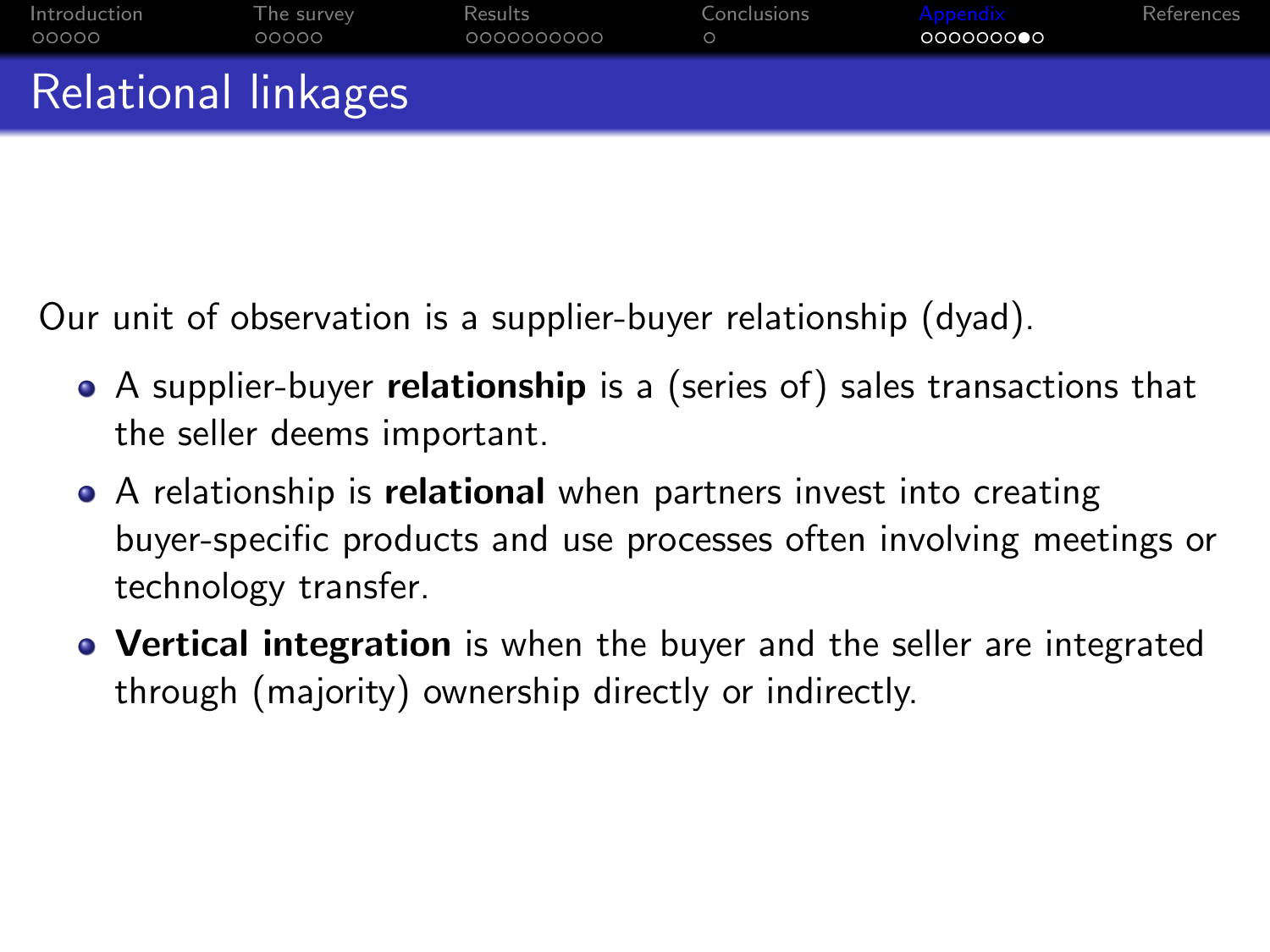| Introduction                          | The survey | Results     | Conclusions | Appendix  | References |  |  |
|---------------------------------------|------------|-------------|-------------|-----------|------------|--|--|
| 00000                                 | 00000      | .0000000000 | $\bigcirc$  | 000000000 |            |  |  |
| Look inside GVC: empirical literature |            |             |             |           |            |  |  |

**4** Administrative firm-level data on transactions

- sources of firm-size heterogeneity [\(Bernard, Moxnes & Saito 2019\)](#page-31-7)
- effects of international trade on costs [\(Tintelnot et al. 2018\)](#page-32-3)
- **outsourcing [\(Bernard, Dhyne, Magerman, Manova & Moxnes 2019\)](#page-31-8)**
- <sup>2</sup> Survey data on firm-level transactions
	- financial constraints and participation in GVCs [\(Minetti et al. 2018\)](#page-32-4)
	- knowledge spillovers from FDI [\(Newman et al. forthcoming\)](#page-32-5), [\(Javorcik](#page-32-6) [2008\)](#page-32-6)
	- interfirm relationships in automobile industry [\(Schmitt &](#page-32-1) [Van Biesebroeck 2020\)](#page-32-1)

<sup>3</sup> Studies of vertical integration with firm-level data

- share of trade within vertically integrated firms [\(Atalay et al. 2014\)](#page-31-4)
- $\bullet$  technology and vertical integration [\(Acemoglu et al. 2010\)](#page-31-6)
- firm's boundary choices along the value chain [\(Alfaro et al. 2019\)](#page-31-3)
- o output prices and vertical integration [\(Alfaro et al. 2016\)](#page-31-9)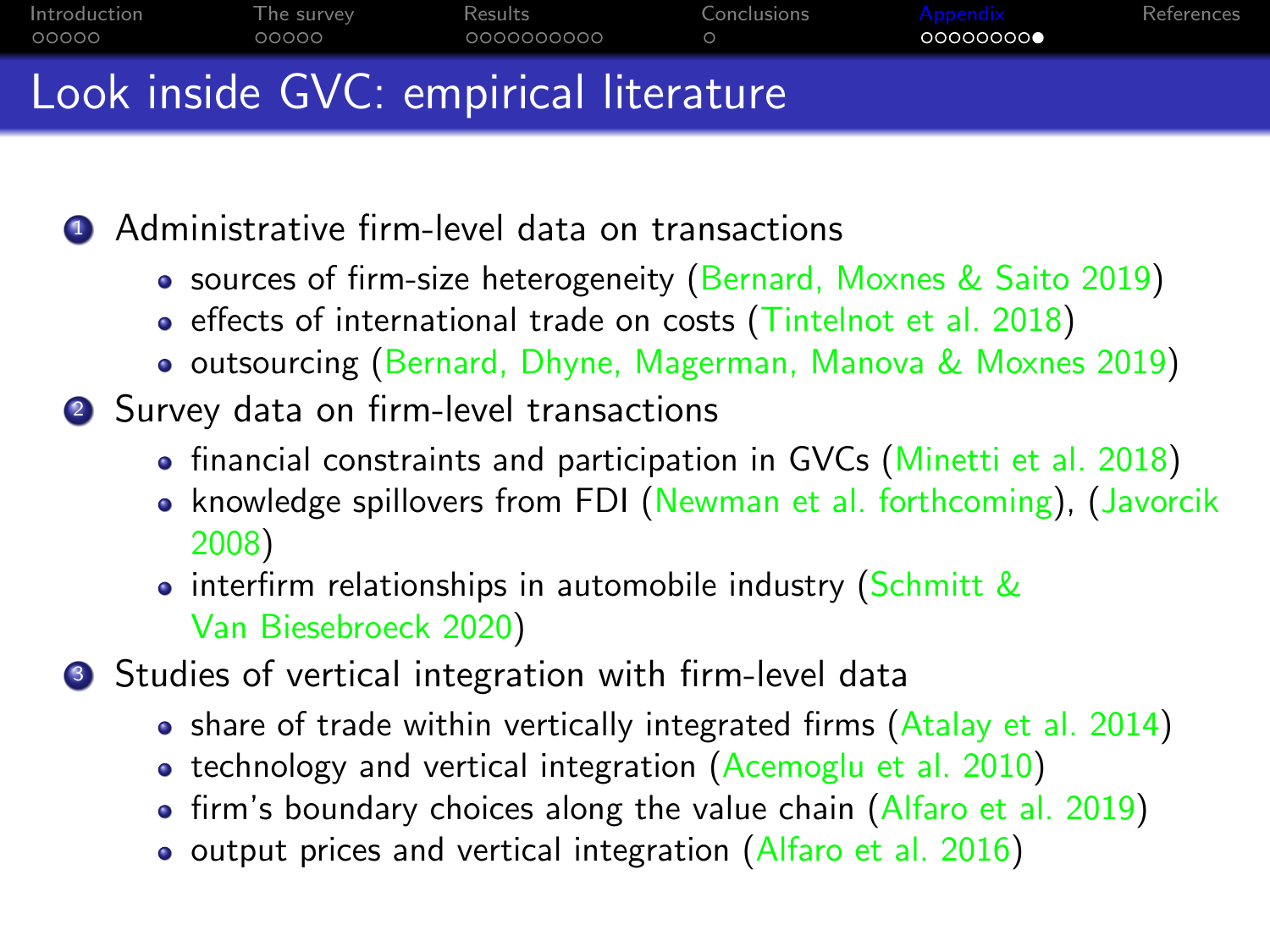<span id="page-31-0"></span>

| Introduction | The survev | Results <sup>®</sup> | Conclusions | Appendix  | References |
|--------------|------------|----------------------|-------------|-----------|------------|
| 00000        | 00000      | 0000000000           |             | 000000000 |            |

<span id="page-31-6"></span>Acemoglu, D., Griffith, R., Aghion, P. & Zilibotti, F. (2010), 'Vertical integration and technology: theory and evidence', Journal of the european economic Association 8(5), 989–1033.

- <span id="page-31-3"></span>Alfaro, L., Antrs, P., Chor, D. & Conconi, P. (2019), 'Internalizing Global Value Chains: A Firm-Level Analysis', Journal of Political Economy 127(2), 508-559.
- <span id="page-31-9"></span>Alfaro, L., Conconi, P., Fadinger, H. & Newman, A. F. (2016), 'Do prices determine vertical integration?', The Review of Economic Studies 83(3), 855-888.
- <span id="page-31-1"></span>Antràs, P. (2003), 'Firms, contracts, and trade structure', Q. J. Econ. 118(4), 1375–1418.
- <span id="page-31-4"></span>Atalay, E., Hortaçsu, A. & Syverson, C. (2014), 'Vertical integration and input flows'. American Economic Review 104(4), 1120–48.
- <span id="page-31-8"></span>Bernard, A. B., Dhyne, E., Magerman, G., Manova, K. & Moxnes, A. (2019), The origins of firm heterogeneity: A production network approach, Technical report, National Bureau of Economic Research.
- <span id="page-31-7"></span>Bernard, A. B., Moxnes, A. & Saito, Y. U. (2019), 'Production networks, geography, and firm performance', Journal of Political Economy 127(2), 639–688.
- <span id="page-31-5"></span>Gereffi, G., Humphrey, J. & Sturgeon, T. (2005), 'The governance of global value chains', Review of international political economy  $12(1)$ , 78-104.
- <span id="page-31-2"></span>Gibbons, R. (2005), 'Four formal (izable) theories of the firm?', Journal of Economic Behavior & Organization  $58(2)$ , 200-245.